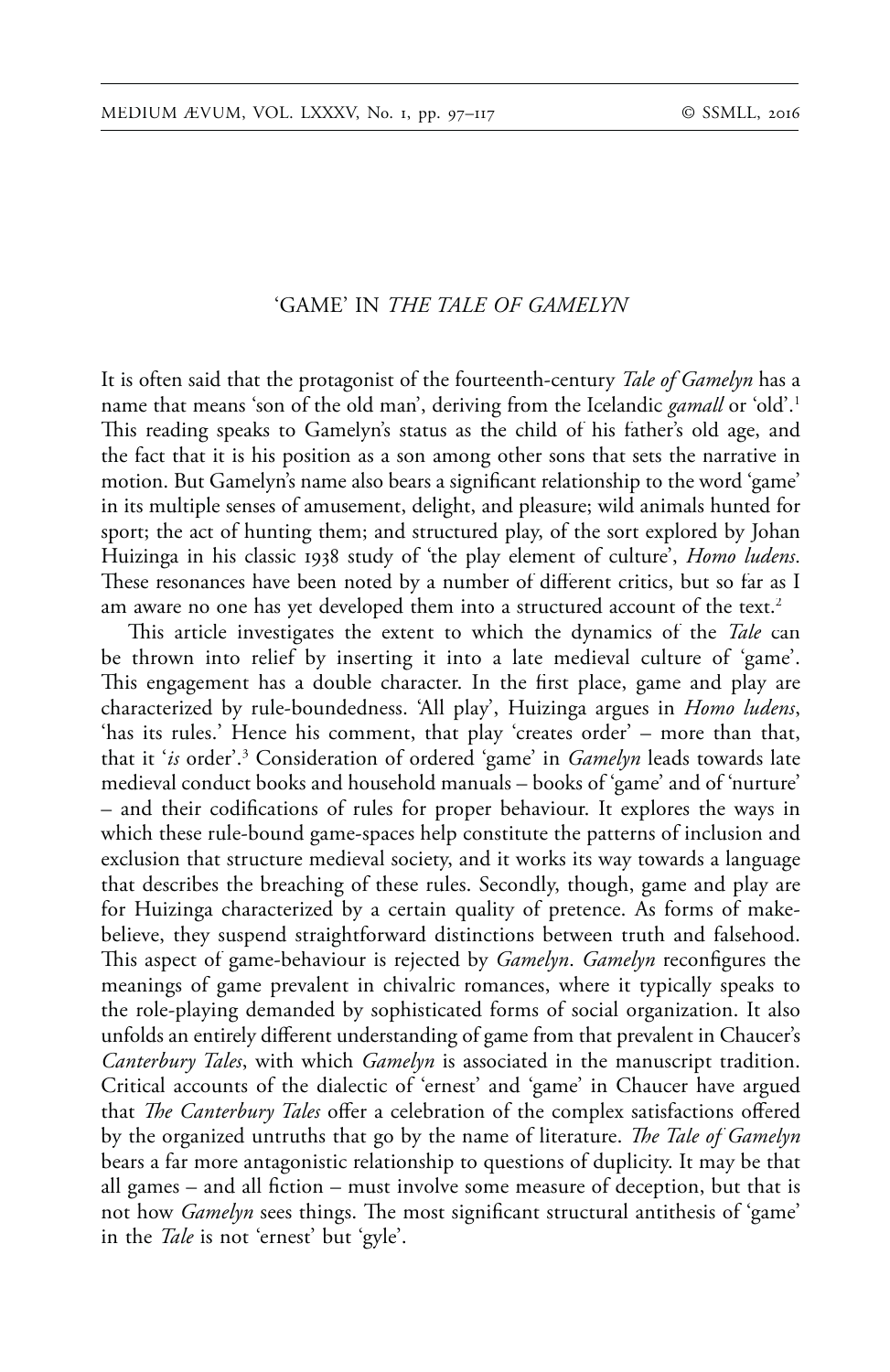*Gamelyn* thus simultaneously affirms and dissents from the conventionalism implicit in game-playing. At the level of plot, it stages a number of violent breaches of customary rules of behaviour, but the unruly energies it unleashes are ultimately directed to the service of a law of paternal and sovereign power. Simultaneously, the text's semantic gamesomeness is mobilized to rule out of bounds a conception of social life as a texture of sophisticated play. The pun hidden within the protagonist's name is central: *Gamelyn*, I argue, pits 'game' against 'game'.

*I*

The story of *Gamelyn* can be quickly told. Gamelyn is the youngest of the three sons of Sir John of Boundys. He is bequeathed the largest share of his father's estate. His eldest brother (also John) deprives him of this inheritance, and the fraternal conflict that ensues leads to Gamelyn being outlawed and taking refuge in the forest. He becomes the king of a band of outlaws and with their assistance seizes control of the court that has condemned to death the middle brother, Sir Ote (who had supported Gamelyn). Sir John as sheriff, the Justice, and the jurymen are all killed instead. Ote makes Gamelyn his heir, and Gameyn regains his inheritance.

Gamelyn's was a real name.<sup>4</sup> The *Tale*, however, repeatedly pairs it with 'game' vocabulary in ways that make it available for interpretation. This is most prominently the case in the formulaic exhortations that punctuate the narrative:

> Now litheth, and lesteneth • both zonge and olde, And 3e schul heere gamen • of Gamelyn the bolde. (lines 289f.) Litheth and lesteneth • and holdeth youre tonge, And  $\chi$ e schul heere gamen • of Gamelyn the  $\chi$ onge (lines 340f.)

Now lytheth and lesteneth  $\bullet$  so god  $\alpha$  if  $\alpha$  good fyn! And 3e schul heere good game • of 30nge Gamelyn. (lines 551f.)

'Game' or 'gamen', in Middle English, might more or less neutrally signify an action or course of events.<sup>5</sup> In these instances, however, we seem to be getting something more specific. The 'game' promised here is one of enjoyment and diversion. <sup>6</sup> These passages describe the text as a space of narrative pleasure, and they punningly identify its young protagonist as the final cause and guarantor of the games it plays.<sup>7</sup>

'Game' can also be a contest or battle; violent action.<sup>8</sup> This sense of the word comes to the fore in the episode in which Gamelyn finds himself duped and bound hand and foot for two days and nights in his brother's hall. He is freed by Adam Spenser, his father's steward, who advises him to maintain the pretence that he is still imprisoned. There is to be a great banquet on the Sunday. 'Abbotes and priours • many here shal be, / And other men of holy chirch' (lines 435f.):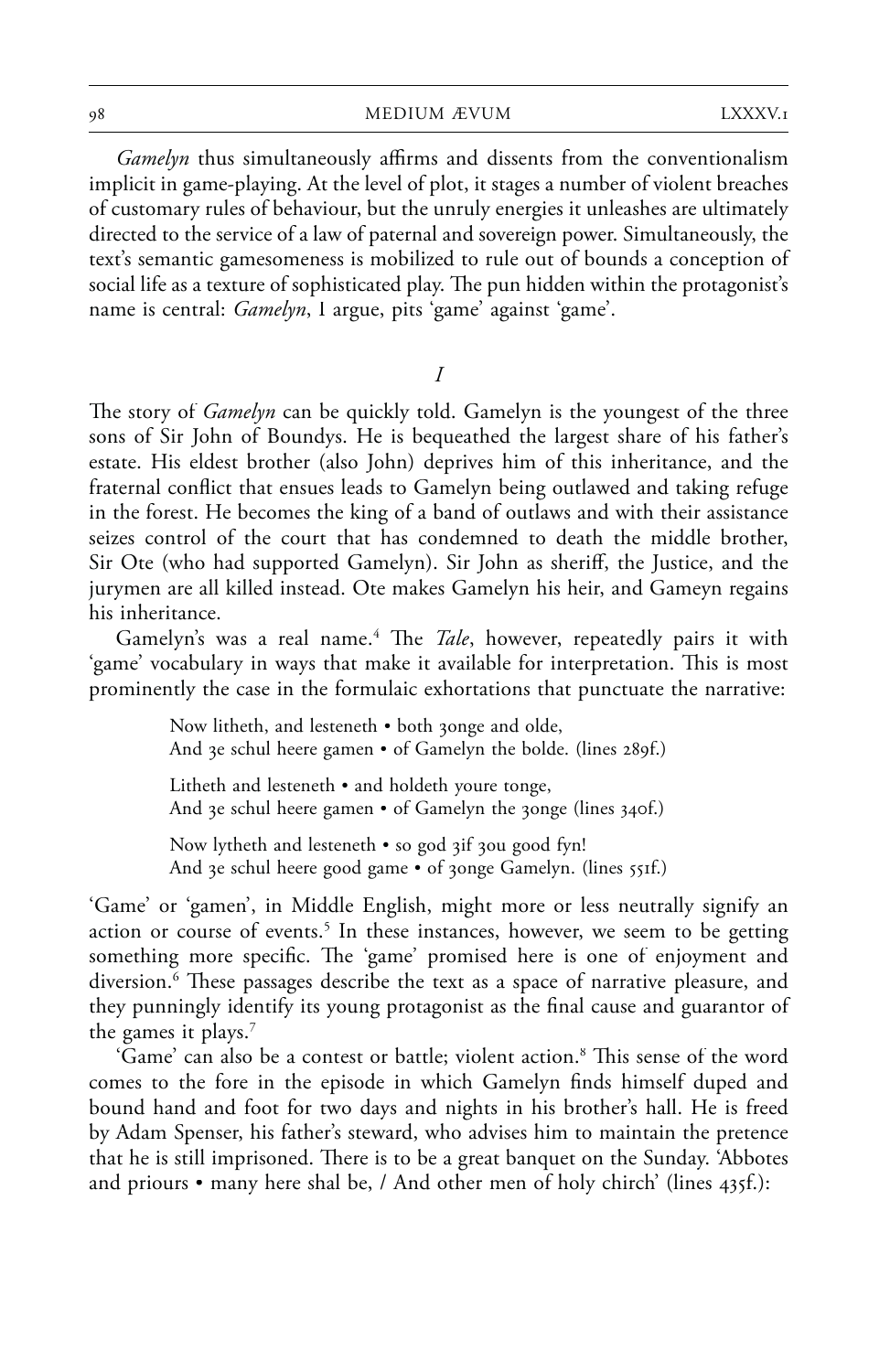Whan that they have eten • and wasschen here hondes, Thow schalt biseke hem alle  $\bullet$  to bryng the out of bondes; And if they will borwe be  $\bullet$  that were good game (lines 439–41)

Building upon the 'litheth and lesteneth' addresses, the text here develops a second semantic strand, within which Gamelyn's violent exploits are identified as play. For in the event the clergymen do not wish to 'borwe', or stand bail for, Gamelyn. Instead, they scorn and curse him, whereupon Gamelyn and Adam attack them with staves:

> 'Gamelyn,' seyde Adam • 'do hem but good; They ben men of holy chirche • draw of hem no blood, Saue wel the croune • and do hem non harmes, But brek both her legges • and siththen here armes.' Thus Gamelyn and Adam • wroughte right faste, And pleyden with the monkes  $\cdot$  and made hem agast. (lines  $52I-6$ )

For Gamelyn to have been bailed when he was in reality free would have been 'good game'. But for those who refused to liberate him to be beaten and broken – this is an alternative and a superior form of 'pley'. The text repeatedly makes this connection. When Gamelyn first attacks his brother's servants, we read that 'he gan to pleze' (line 130). 'Come a little nere,' he invites his brother, 'And I will teche the a play • atte bokeler' (lines 135f.). After a particularly violent episode in which Gamelyn exacts revenge for being refused entry to his brother's house by breaking the porter's neck and throwing his corpse into a well, we are told that Gamelyn 'hadde pleyd his play' (line 306). The *Tale*'s 'pley' thus yokes together two key senses of the word: on the one hand, 'play' as 'merriment'; and on the other, 'strife, fighting'.9

It is this understanding of game and play as physical aggression that has attracted the most sustained attention in the critical literature on *The Tale of Gamelyn* to date. It prompted John Scattergood to comment that 'this violent story of crime and retribution is described with a heartlessly sardonic relish'. Subsequently, Jean E. Joost quoted Scattergood during a discussion of the *Tale*'s emphasis on 'game'. 'Wherein,' she asked, 'lies the blame in a tale of games distinctly dangerous?' That is, who does the poem most condemn ('the failed legal and administrative establishment', it is suggested), but also: just how culpable might the text be in its heady conflation of game and violence?<sup>10</sup>

Yet while the presence of 'game' in *Gamelyn* is most obviously related to these physical encounters, it is not restricted to them. Indeed, part of the pleasure of the text derives from an awareness of a variety of different senses of the word moving in and out of play – of individual semantic threads being first twisted together and then teased apart in an ongoing process of verbal interrelation and differentiation. *Gamelyn* is often described as a violent, even atavistic tale. One could scarcely dissent from the judgement: it is a ferocious narrative of vindication, often quite extraordinarily brutal. And yet, even as Gamelyn beats up his enemies, so too his *Tale* hammers away at a small number of key terms,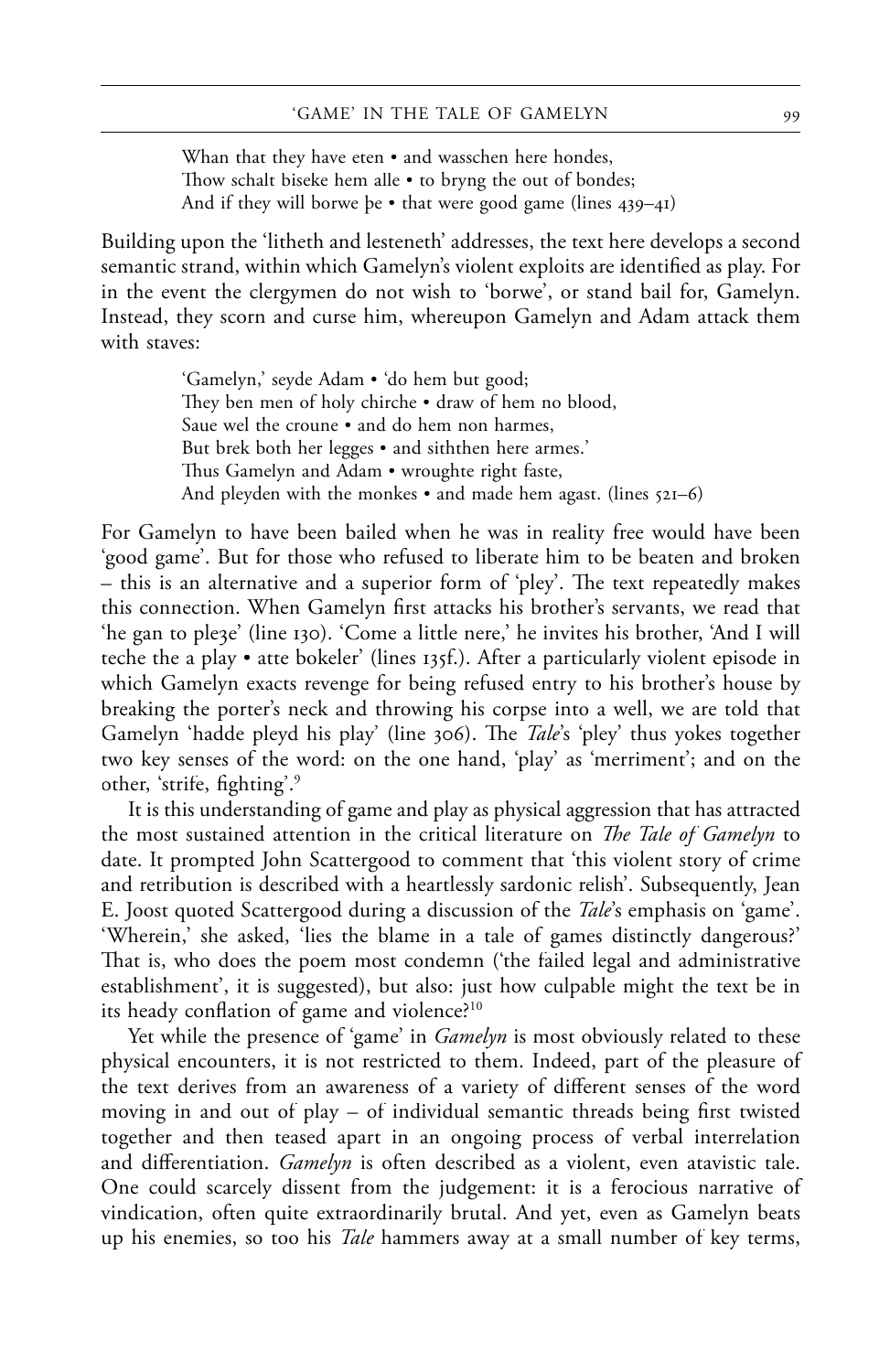and gradually the very repetitiveness of its style (often noted by the critics, disparagingly) begins to produce a kind of auxiliary conceptual interest.

## *II*

The different senses of 'game' are evoked from the first appearance of the word in the text. The *Tale* begins by introducing us not to its eponymous protagonist, but to his father:

> Litheth and lesteneth • and herkeneth aright, And 3e schulle here a talking • of a doughty knight; Sir Iohan of Boundys • was his right name, He cowde of norture ynough • and mochil of game Thre sons the knight hadde  $\bullet$  that with his body he wan (lines  $I=5$ ).

It is the fourth line of the poem that will provide the initial focal point for my discussion: 'He cowde of norture ynough • and mochil of game.' In the first scholarly edition of the *Tale of Gamelyn*, published in 1884 and the foundation for the majority of subsequent commentary on the poem, Walter W. Skeat glosses the line as meaning 'He was sufficiently instructed by right bringing up, and knew much about sport.' For Skeat, what is understood to be at stake in the line is Sir John's own good breeding. Furthermore, 'by *game*', he continues, 'is meant what is now called *sport*; "The Master of the Game" is the name of an old treatise on hunting' (p. 35).<sup>11</sup> In what follows, I would like to begin by supplementing this gloss, initially by following Skeat's own suggested sources and analogues. The aim will be to produce an expanded field of reference for the line, extending beyond that suggested by Skeat: one that reads it as potentially linking back to the 'Boundys' that are associated with Gamelyn's father in the previous line, and forward to the 'thre sones' who are introduced in the next.

1. Firstly, then: Skeat's gloss to the line takes it to be basically positive. Might it, however, bear just the faintest suspicion of an accusatory undertone? '*Sufficiently* instructed,' he writes. If there is a reservation here, it is one that responds to an ambiguity in the text. 'Ynough' in line 4 most likely means 'very much', but it also admits the possibility of the qualifier 'enough', set in opposition to 'mochil'.<sup>12</sup> In this reading, 'game' might be significantly related to 'norture', rather than existing in a merely paratactic relationship to it. It must be admitted that the manuscript upon which Skeat based his edition, British Library, Harley MS 7334, is unique in offering 'ynough'.<sup>13</sup> The moment seems transient. Yet in its very uncertainty it also seems representative of the ways in which the poem works to generate ambivalence around the figure of John of Boundys.

2. 'Norture' in its broadest sense signifies nurturing or nourishment, with no necessary restriction to the human world.<sup>14</sup> Consider Thomas Usk's adaptation of a line from Chaucer: 'How shulde the grounde without kyndly noriture bringen forthe any frutes?'15 'Norture' in this sense might refer to food, to plants and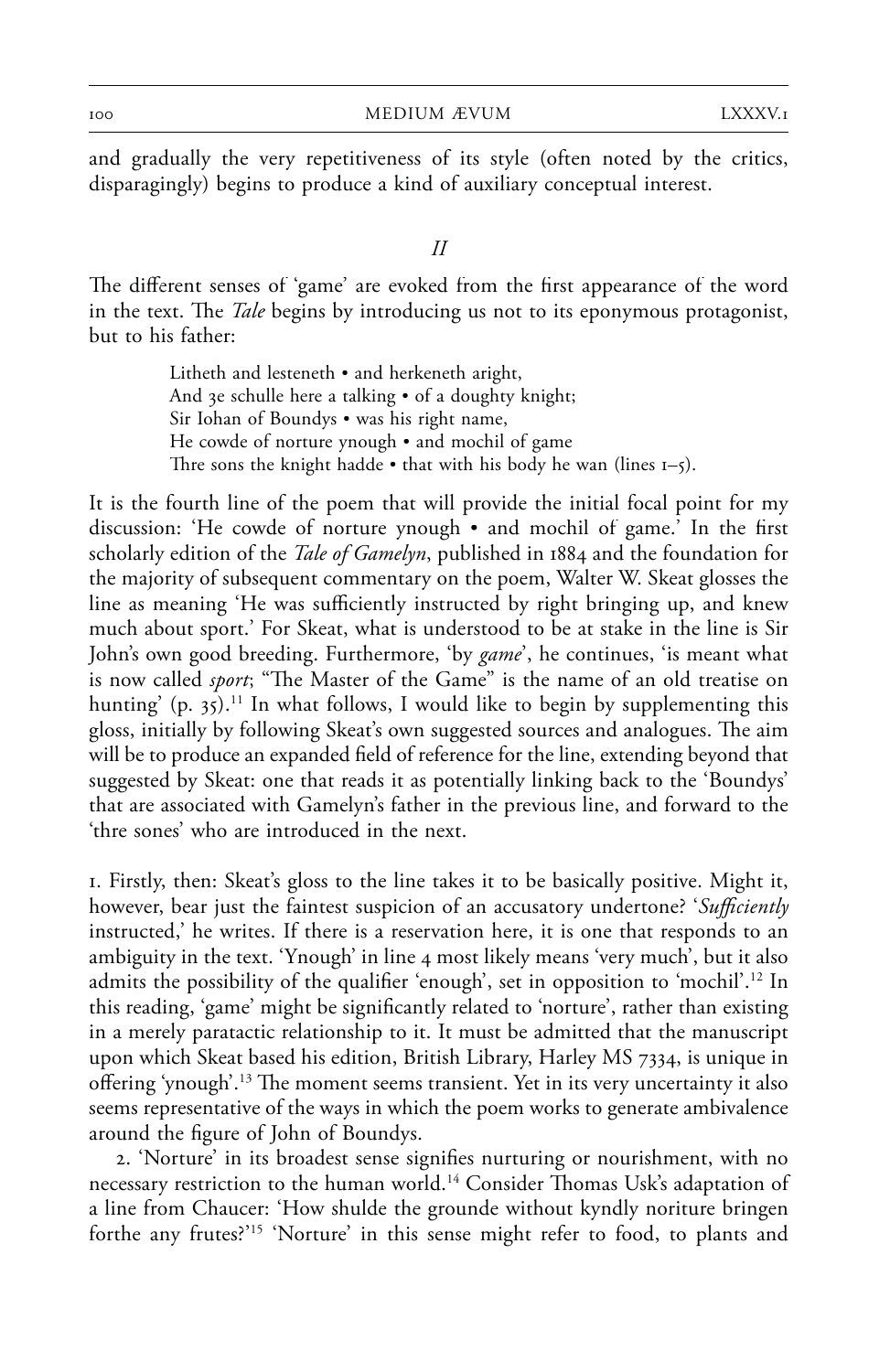livestock, and to the cultivating activity that promotes their growth. Sir John's knowledge of 'nourture' could thus direct us to his responsibilities within the 'Boundys' of his property, and we might read line 4 as suggesting something like: 'he managed his land adequately and enjoyed himself on it hugely.' Later we are told of John of Boundys that 'non housbond he was' (line 13). That is: he was no mere farmer, but a substantial man of property, but also conceivably suggesting that he was an incompetent landowner, deficient in husbandry.<sup>16</sup> Alternatively, then, and making the connection with 'game' in the sense of game animals: 'he managed his land adequately and hunted on it enthusiastically; his interest in hunting outstripped his talent for husbandry.'

3. 'Norture' can also be understood as referring to a gentle education specifically, as Skeat suggests.<sup>17</sup> In the Chaucerian translation of *The Romaunt of the Rose*, for instance, Vilanye 'litel coude of nature'.<sup>18</sup> This association was particularly strong in the romance tradition. In *Sir Gawain and the Green Knight*, the hero is described as the 'fyne fader of nurture'; whilst in Malory, the young Tristram is sent to France 'to lerne the langage and nurture and dedis of arms'.19 Skeat's note directs us to two fifteenth-century versified treatises on household service and manners by John Russell and Hugh Rhodes, both entitled the *Boke of Nurture*. 'Now fayre fall yow fadir', comments the pupil in Russell's text, following a section on appropriate condiments and sauces to serve with fish: 'in faythe y am full fayn, / For louesomly ye han lered me þe nurtur þat ye han sayñ.<sup>220</sup> 'Nurtur', in Russell's treatise, is framed as something 'louesomly' transmitted from father to son. We might even say that 'nurtur' creates that filial relationship, since the youth in Russell's dialogue is not in fact a real son, but a 'semely yong*e* mañ' encountered stalking deer in the forest at the very start of the text, who begs the narrator for assistance to 'gete … a mastir' (lines 20, 34). This scene of encounter between young man and surrogate father is *The Boke of Nurture*'s analogue for a late medieval world of household education, in which youths might move from their own home to be brought up in another and parents might reciprocally educate other parents' children. To nurture, in Russell, is to assume fatherly responsibility. So the line from *Gamelyn* might allude to John of Boundys' 'nourture' of his three sons just as much as to his own upbringing. To adapt Skeat's reading: 'he knew how to instruct his sons and bring them up well, and he knew much about sport.'

4. 'Game', too, has multiple significations, which bring it close to questions of 'nourture'. Rather than suggesting a simple understanding of 'game' as sport, *The Master of Game*, the treatise on hunting to which Skeat refers, exploits the conflation of multiple meanings of the word. It alludes to sport, certainly; but also game understood in relation to hunting specifically; and, much more broadly, game as pleasure. The book is a translation of Gaston de Foix's *Livre de chase*, made by Edward III's grandson Edward, second Duke of York. Its dedication, to the future Henry V, declares that the book is called 'Master of Game', since 'þe matere þat þis book treateþ of bene in euery sesuonn most durable, and to my thenkyng to euery gentils hert oftenest most disportful of alle games þat is to say huntyng'.<sup>21</sup> Hunting, here, appears as a species of 'game' more generally. But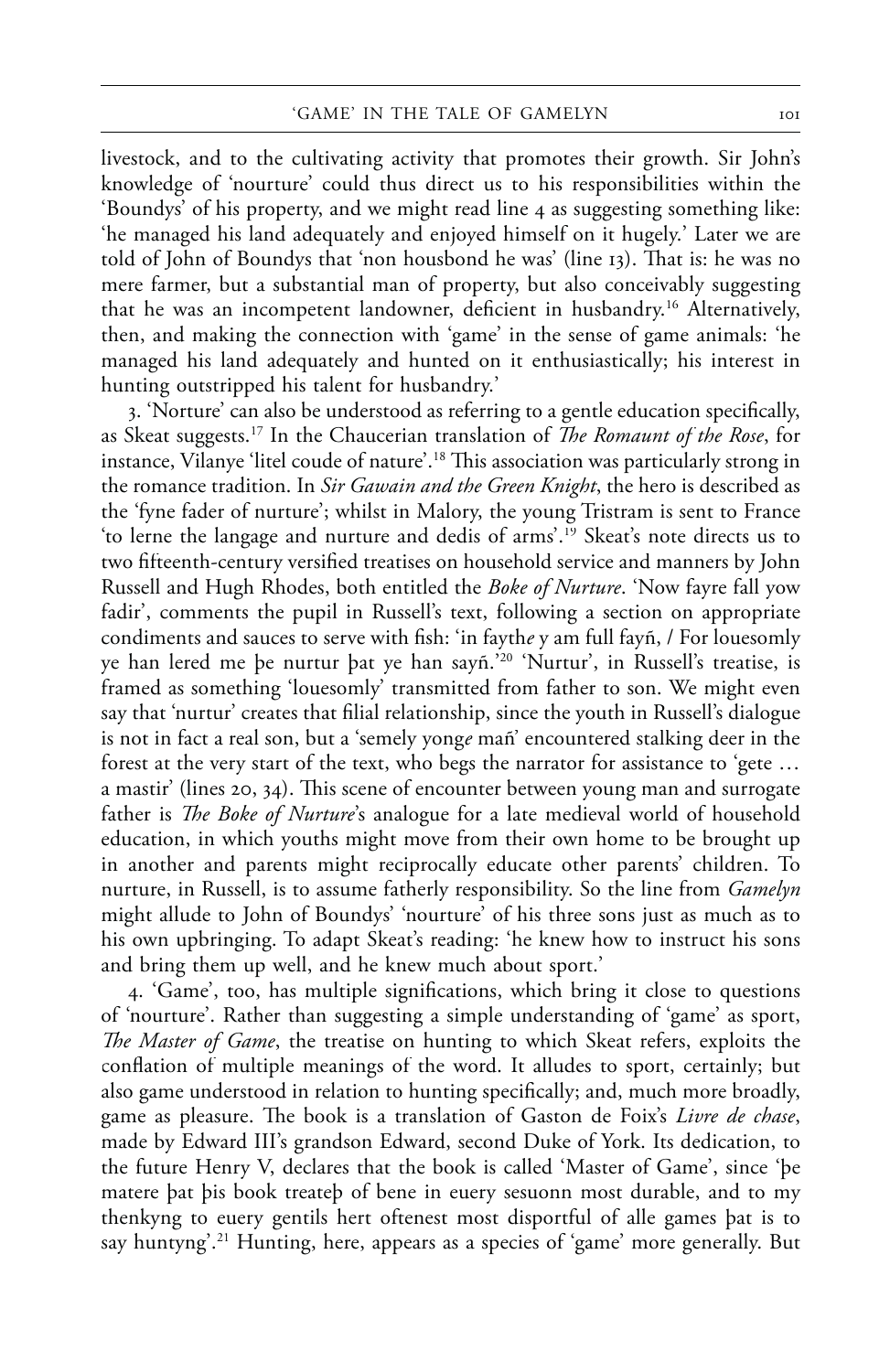when we come to instructions for the successful management of a royal hunt, we read that 'þan shuld þe maister of þe game worþe vpon horse and mete wiþ þe kyng, and brynge hym to his stonding, and telle hym what game is wiþ inne þe sett' (p. 108) – a 'sett', here, being the portion of forest around which men and hounds are stationed. Is this 'game' as sport, or game as hunting, or game as pleasure in general, or game as a class of animals? It seems impossible to tell. In a sense the whole aim of the treatise is to produce the mindset capable of finding these meanings if not indistinguishable, then at least significantly interrelated. We get a similar effect in the instructions for hunting contained in the fifteenthcentury *Boke of St Albans*: 'Yowre craftis let be hydde: and do as I yow bydde / All my sonnys in same: and thus may ye konne of game.'22 'Konne of game': to learn about hunting; and about gentlemanly recreation in general; and to do so with pleasure. Once again the point is the folding together of different meanings of 'game', and once again this act of conflation is performed in the context of instructions offered to 'sonnys'.<sup>23</sup>

5. 'He cowde of norture ynough • and mochil of game': following the tracks laid down within Skeat's own points of reference, it is possible to locate the analogical structure that underpins a certain late medieval construction of the household education. Why, we might ask, should a forest serve as the backdrop to Russell's primal scene in the formation of a civilized subject? On the face of things, it seems quite incongruous. The *Boke of Nurture* offers instruction in the duties of a 'buttlier … panter*e* or chamburlayne' (line 41), and the routine of domestic service it describes is presented taking place almost entirely within doors. Nonetheless, this life is imagined to participate in the same order of existence as that described in *The Master of Game*. It is not just that the middle section of Russell's treatise consists of a panoply of details about carving and serving and saucing meats, fish, and fowl, and that some of these belong to one of a relatively small number of 'game' animals classified as such in hunting manuals (the hart, the hare, the boar, and the wolf). More than that: the introduction to the text stages the training of the youth as a process of being brought into conformity with the laws of the forest. It describes how the narrator 'rose owt of my bed, in a mery sesou*n* of may / to sporte me in a forest' (lines 13f.). He asks permission of a forester 'þat I mygh[t] walke in to his lawnde, where þe deer*e* lay' (line 16), and it is only after he has received authorization that he is free to wander 'weldsomely' (line 17), at will, and to take pleasure in the 'semely syght' of 'iij. herdis of deer*e*' (line 18). The forest, here, is a managed legal space as much as it is a natural one; the forester acts to preserve its game in order that it can be hunted by its proper owner. It is within the bounds of the forest that the narrator encounters the youth, armed with a bow and seeking to stalk deer. Asked whom he serves, the youth admits that 'y serue my-self /  $\&$  sels noon ober mañ' (line 26). The narrator takes his 'sporte' 'weldsomely', unsupervised, yet his is a licensed freedom. The youth's presence in the forest is unauthorized: he is a poacher. We might therefore say that he is only hunting deer, rather than participating in the 'game' of the hunt. But not for long. The taming action of 'nourture' begins its work: the youth is inducted into the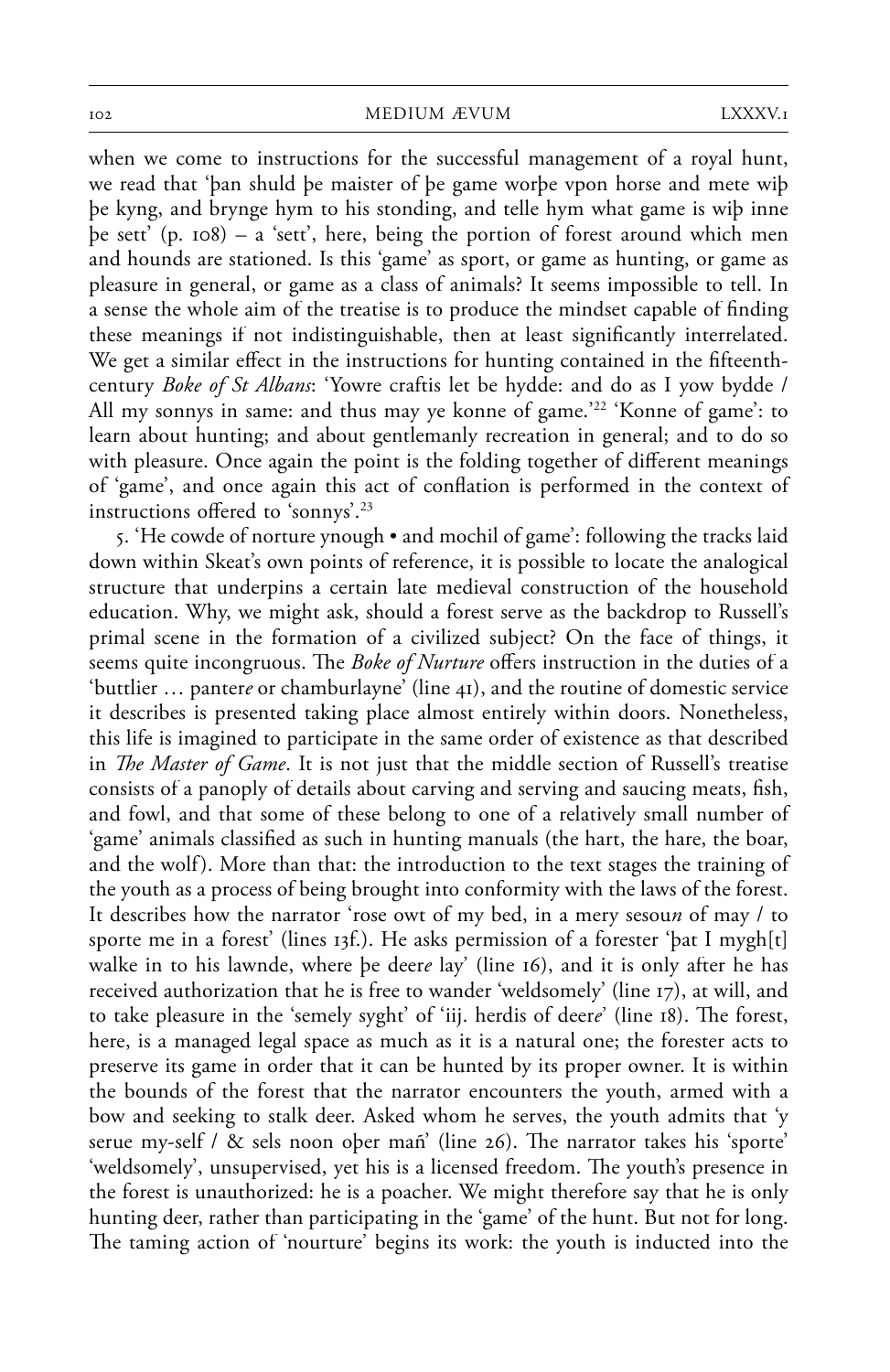discipline of the gentlemanly household and finds his place within its hierarchies, no longer the intruder who shoots at deer, but the trained server who presents them, cooked, to his master. Russell's frame narrative tacitly suggests that to be well nurtured is to have found, through the medium of quasi-paternal instruction, a lawful space within the forest environment of 'game' and pleasure that dominates a hunting manual such as Gaston de Foix's *Livre de chase* – even when that space is wholly domestic and is located exclusively within doors.<sup>24</sup>

6. We might return to Johan Huizinga's comment, that play does not just create order, but that it '*is* order'. Texts such as *The Boke of Nurture*. *The Boke of St Albans*, and *The Master of Game* are in a sense nothing but obsessively detailed compendia of the rules governing one kind of medieval game-space. Serve plums, damsons, and cherries before dinner, nuts and strawberries afterwards. Place the salt on the right side of your lord. Fold your napkin like this. Bow when you leave the room. Never touch venison with your bare hand. Touch beef only with your left. A hart of one year's age is called a calf; at two years old it is called a bullock; at three years, a brocket. In its sixth year, it is known as a hart of ten, and may be hunted. When the hart is slain, the hounds and their keepers should return home; then, 'alle þe remenaunte of the hunters shuld strake in þis wise trut trut trororow trororow … and oþer wise shuld not the hert hunter strake fro þen forþ til þei go to bedde'.25 Treatises such as Russell's present codifications, or orderings, of ordered behaviour, and they work to define a space of privileged culture. If Russell's *Boke of Nurture* stages the process of 'nourture' as a movement into conformity with the law of 'game', we might note the reciprocal implication that 'game' itself appears to involve something broader than just the practice of hunting and indeed seems (tautologically enough, in relation to 'norture') to take on something of the sense of lawfulness or cultivation in general.

The preceding discussion has tried to open out to view some of the scenes of recreation and instruction hidden within Skeat's explanatory glosses to *The Tale of Gamelyn*, in the hope that they might contain new routes into the poem, moving beyond Skeat's own understanding of the text. The relation argued for between the poem and these scenes is indirect and analogical, not unlike that between Russell's frame narrative and the main business of his book. *Gamelyn* never directly depicts a deer hunt. Yet the concerns indicated by the Middle English language of game go to the heart of the *Tale* – even whilst, at the same time, the poem refuses to just straightforwardly reproduce its assumptions. One recalls the giddy thrills of transgression that 'game' identifies in the *Tale*: the forcible entry, the threats, the killing, the sportive assaults upon monks and clergymen. Gamelyn is the son of a knight, but he is palpably anything but a well-disciplined subject. Must all 'game' straightforwardly consolidate the outlines of the orderly gentlemanly household and the way of life that it sustains? Or might there be something potentially unregulated in the matter of 'game' – correlated perhaps with its semantic mobility, its tendency to slip between meanings – something excessive that, playing on Sir John's title, takes us 'out of bounds', beyond the limits of ordinary or respectable behaviour?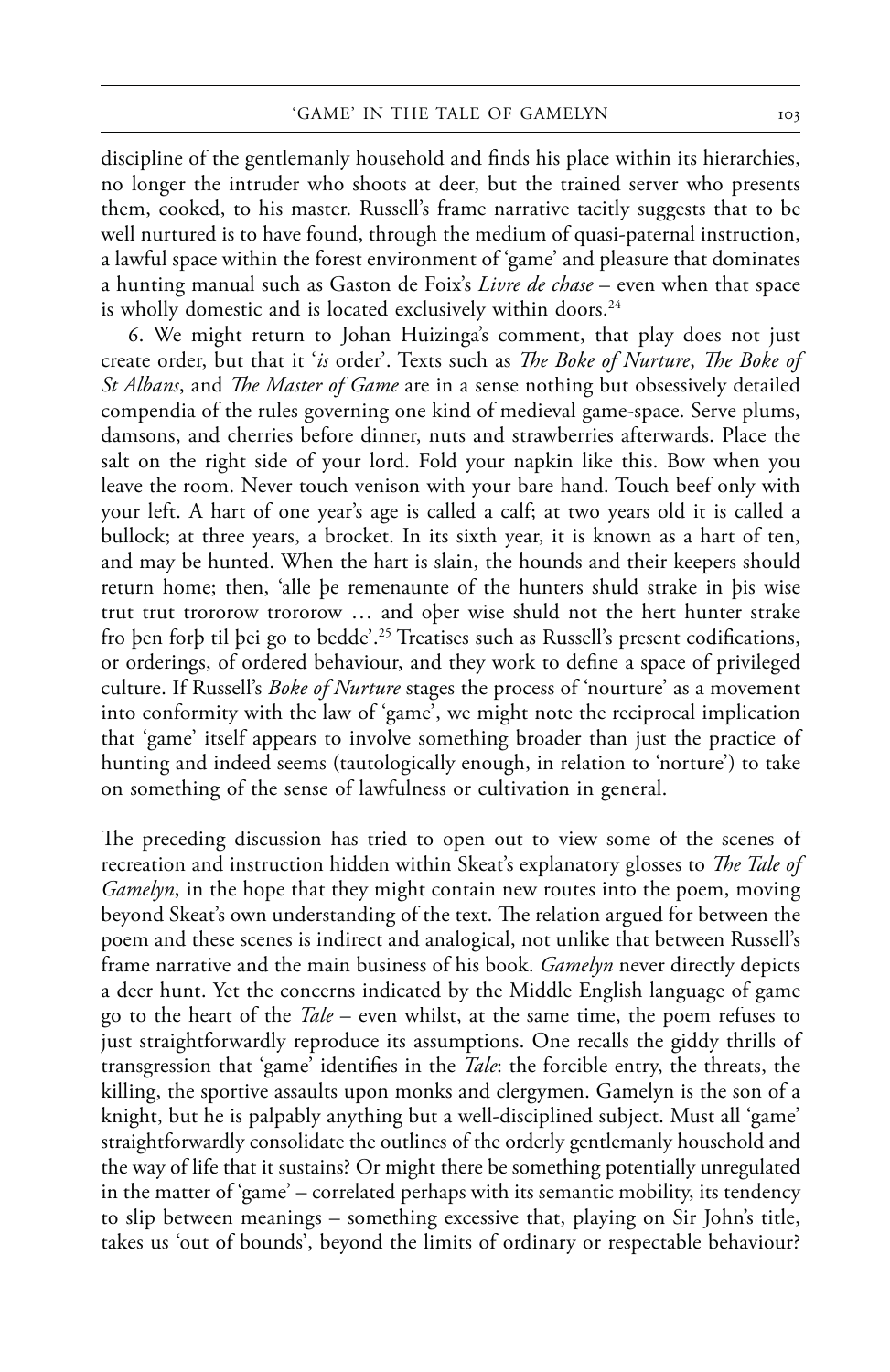This is the question that *Gamelyn* explores, through the protagonist's movement between two very differently constituted game spaces: that of his father's estate on the one hand, and the forest to which he escapes as an outlaw on the other.

## *III*

The *Tale* begins on the property of John of Boundys. Skeat comments that 'it is not clear what is meant by *Boundys*' and that there is 'nothing to indicate the locality of the place so named' (p. 35, vii). As he goes on to note, however, the name could easily mean something like 'of the Marches or of the border-land' (viii). 26 More than that: what is being evoked here may ultimately be less any specific place, real or imagined, than the idea of a place as such, a bounded zone. Throughout *The Tale of Gamelyn*, 'Boundys' signifies in relation to 'bounds' understood as borders, whether these be the borders of a landed estate, of a legal jurisdiction, or of lawful or conventional behaviour. It imagines an array of limits that can be breached or transgressed and that function to create an inside and an outside, just as John Russell's evocation of a forest space does in *The Boke of Nurture*. Before his escape to the life of an outlaw, Gamelyn is repeatedly described in ways that remind us of his father's name. During the episode of 'pley' at John's banquet, we find him 'full harde i-bounde' (line 350); 'bounde • bothe hand and foot' (lines  $374$ ,  $377$ ); 'bounden in the halle' (line  $387$ ). The sense of contained energy is palpable, and when Adam Spenser does release Gamelyn 'out of bond' (line 401), the result is a gleeful explosion of violence. This movement is played out in reverse at the end of the text. When Gamelyn seizes control of the courtroom, it is in order to free his middle brother, Ote, condemned to hang. Once again a son of Sir John is released 'out of bende' (line 837), and with this act Gamelyn returns from the forest and reclaims his status as principal legatee. He has returned within the bounds of his father's estate.

As a metonym for familial possessions, 'boundys' initially directs our attention towards Sir John's supervision of that which is his in relation to the 'nourture' of his sons. It is his responsibility to oversee a flourishing property that can descend to his heir or heirs upon his death. In this matter, Sir John is defiantly unconventional. As he lies dying, he assembles a group of 'wise knightes' (line 17) to help make his testamentary arrangements. He asks them to divide the land 'among my sones thre' (line 36), and not to forget Gamelyn. The knights' preference is to favour just one son, presumably John; they then suggest that the estate be divided between the eldest two only. Sir John defies their counsel entirely. He divides his land unequally between all three sons: five ploughs of land go to John; and five to Ote; the remainder, later estimated as fifteen ploughs of land, goes to Gamelyn. Why? While the *Tale* ultimately vindicates Sir John's flouting of the conventions of primogeniture, there is no suggestion that Gamelyn is favoured because he is, like some male Cordelia, the best son, the most affectionate or virtuous of the three brothers. We are told the eldest is a bad person, 'moche schrewe' (line 6), and that the other two are loving (line 7), but we are given no reason why Gamelyn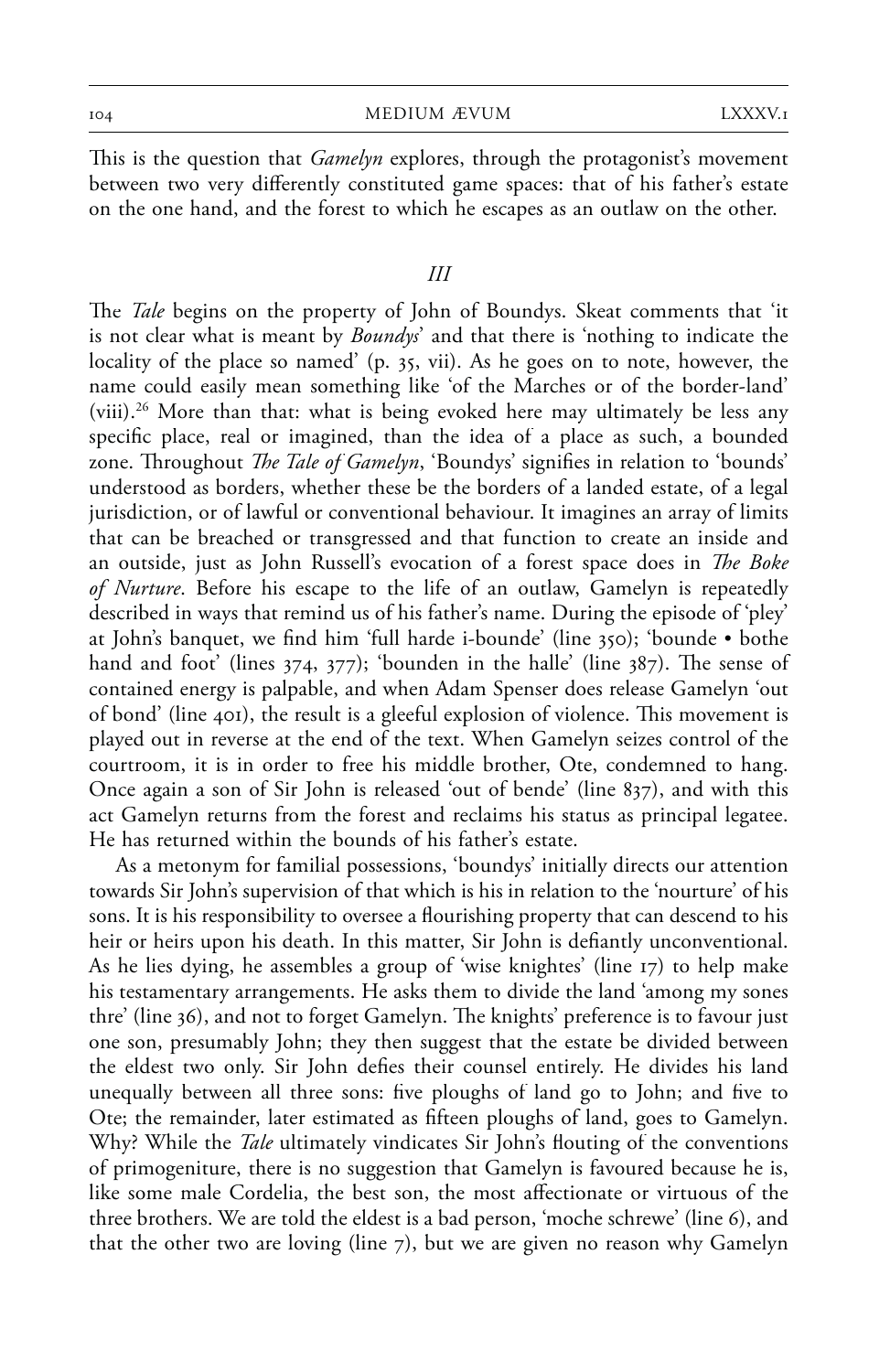specifically should be singled out. It is later mentioned that he is the 'strengest' of the brothers, but this doesn't appear relevant (line 78). It may be that he is, simply, the youngest: Sir John refers to him as 'my zonge sone' (line 48). Overall, though, it seems that what we are presented with is neither patrimonial strategy nor moral judgement. Rather, John divides his land 'as it might falle':

> All the lond that he hadde … Fayn he wolde it were • dressed among hem alle That ech of hem hadde his part  $\bullet$  as it might falle. (lines  $15-17$ )

There is a suggestion of arbitrariness here – even of the kind of sportiveness that actively surrenders human decision-making to the powers of chance. John of Boundys wilfully oversteps the bounds of conventional behaviour so far as the division of his property is concerned, a transgression that we might see foreshadowed in line 4 of the *Tale*, which might be understood to say something like: 'he nurtured his sons well; and' – or, conceivably, 'but' – 'he was a playful man'.<sup>27</sup>

Land, sons, and the actions of John of Boundys. These are the triangulated elements out of which the *Tale of Gamelyn* is developed, and which the text's early introduction of the word 'game' serves to draw together. As Sir John nears death, he announces that he wants his land 'dressed' (line 15) between his sons – that is, portioned out, as a deer might be in the aftermath of the hunt.<sup>28</sup> It is in this sense of the word that *The Boke of St Albans* offers instruction on 'dew termys to speke of breekyng or dressing of dyuerse beestis and fowlis'. 'With owt moore dyne,' it recommends, 'Than dresst the Nombles ...' (sigs. F7<sup>v</sup>, F3<sup>v</sup>). In medieval hunting culture, this 'breaking' or 'unmaking' of the deer is the ritualized activity – heightenedly violent and ceremonious – that thematizes the internal relationships of the social body participating in the hunt. At the climax of the hunt, the deer was skinned, disembowelled, butchered, and then shared out between the participants. This procedure was structured around a dynamic of inclusion and exclusion, in which the distribution of dressed meat mapped the contours of an idealized communal body. Within the group, all should have a portion. All should be acknowledged, each in his place.<sup>29</sup> *The Master of Game* directs that in the aftermath of a royal hunt some meat goes to the 'seuers'; and some to the 'sergeant of þe larder'; he who has killed a deer may 'chalaunge his fee'; the 'folies' go to the master of harriers; and so on (p. 111). In *The Boke of St Albans*, even the innards left for the crows are imagined as an allotted portion, the 'corbyns fee' (sig.  $F_3$ '). The eucharistic echoes of this communal ritual of blood and flesh seem unavoidable, although they are never acknowledged.

Yet if the estate of John of Boundys is 'dressed' as the body of the deer might be at the climax of the hunt, dressing in *The Tale of Gamelyn* bears a perverse or ironic relation to the procedure of breaking or unmaking the deer. The aim of the hunt is to produce cohesion out of destruction. Here, the process fails. As Sir John's land is 'dressed', something just falls apart. 'Dressing' in the *Tale* stands for partible inheritance, as opposed to primogeniture, the procedure under which the estate would be transferred more or less intact to Sir John's eldest son. The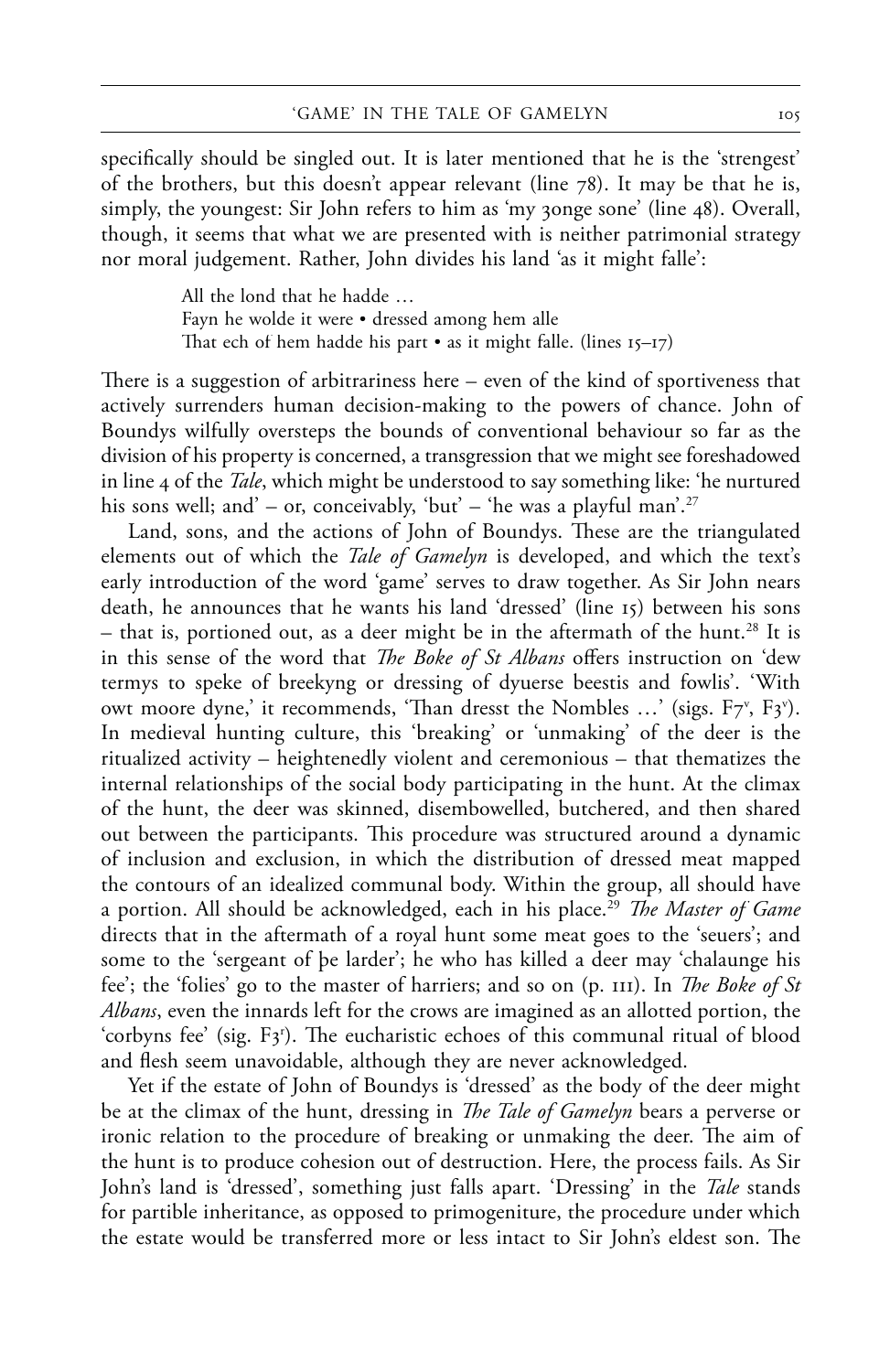dressing of the land defies the recommendation of the knights whom Sir John calls upon to advise him upon his testamentary arrangements, and it breaks open the relationships between his sons and between them and their father's will, in the dual sense of legacy and wish.30 It will require the duration of the *Tale*, and a series of scenes of symbolic violence, this time enacted upon human bodies, to put them back together again.

The activity of dressing thus offers a further point of contact between Sir John's estate and its 'game'. 'Game' produces a series of spaces within *The Tale of Gamelyn*, an internal topography significantly thematized in relation to a late medieval culture of gentlemanly sport. After Sir John's death, his eldest son not only appropriates the 'land and leede' (line 71) bequeathed to Gamelyn. He also allows the estate to fall into disrepair. Gamelyn's movement out of bounds – away from the position of an orderly brother, and back towards his father's legacy – begins when he realizes what has happened:

> Gamelyn stood on a day • in his brothers 3erde, And bygan with his hond • to handlen his berde; He thought on his londes • that layen vnsawe, And his faire okes • that down were i-drawe; His parkes were i-broken • and his deer byreued; Of alle his good steeds • noon was him byleued; His howses were vnhiled • and full yuel dight; Tho thought Gamelyn • it went nought aright. (lines 81–8)

Although Gamelyn enumerates a number of causes of grievance, 'game' offers a significant focal point. Parks, here, are reserves for private hunting, enclosed by a fence or ditch and stocked with deer. They are spaces of 'game', in the sense both of pleasure and of animals hunted for sport, and the breaking of their boundaries constitutes a major element in Gamelyn's complaint; he repeats the accusation when he confronts his brother face to face, stating that 'My parkes ben to-broken • and my deer byreued' (line 97).

Although one detail of Gamelyn's speech suggests an intensified exploitation of the land (his trees have been felled, presumably to be sold or put to use), the dominant note here is one of arbitrary waste and neglect – and of waste, furthermore, in spaces and of goods that are themselves significantly nonproductive. Parks might be used for pasturing animals, to provide firewood, or as sources of raw material such as timber and stone. Fundamentally, though, they functioned within an economy of pleasure rather than one of profit or productivity. 31 So Gamelyn's point is not the loss of the deer as a resource. Instead, the harm is primarily registered within a symbolic order of 'game'. For Gamelyn's parks to be 'broken' suggests that their enclosures have been breached or allowed to decay, and that the deer have been stolen by outsiders or have simply wandered elsewhere. That is: the bounds of the park are 'i-broken', and the deer shall not be, at the climax to the hunt. The neglect of the parks is construable as an attack upon Gamelyn's identity as the son of his knightly father. This, one might say,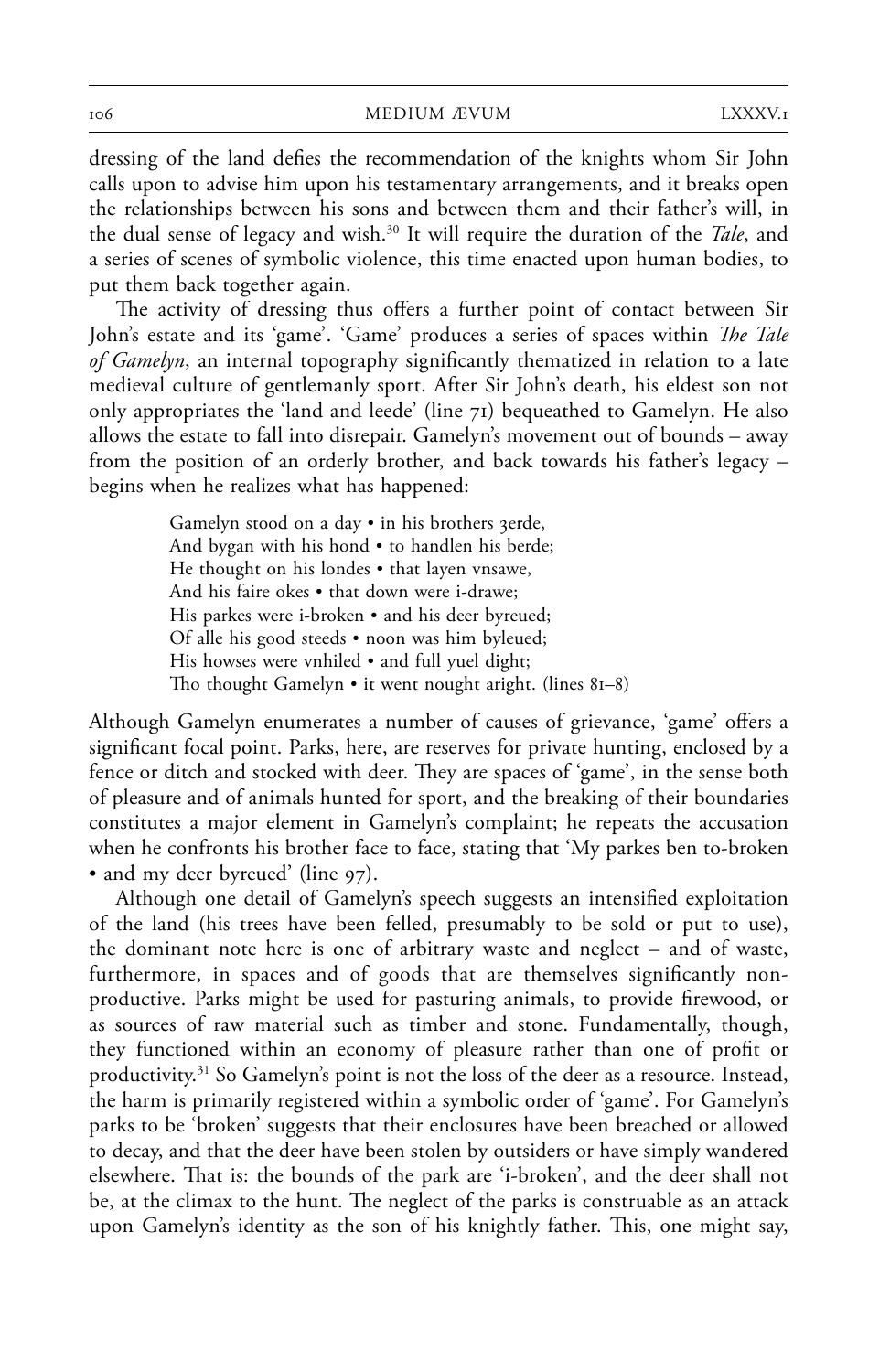is the very opposite of the careful 'nourture' of an estate; or of its 'game'; or of a thriving lineage.<sup>32</sup>

#### *IV*

These questions of boundaries, of patterns of inclusion and exclusion, retain their prominence in the second half of the narrative. Breaking free from his brother's hall, Gamelyn evades the town sheriff and his men and escapes into the forest, where he lives as an outlaw; eventually he becomes the outlaw king. The forest is introduced as the antithesis of the forms of coercion and restraint that await Gamelyn within his own community. When he flees, it is on Adam's advice that 'we to wode goon … Better is vs ther loos • than in town y-bounde' (lines 604f.). The forest exists in opposition to the 'toun', but also to Sir John's estate. It is a non-familial space, without gates or porters – a space, it might be thought, within which Gamelyn's unbound energies can finally find scope for free play and expression. Yet the forest doubles John of Boundys' estate even as it opposes it. It too is imagined as a space of play and 'game'.

When Gamelyn and Adam first encounter the outlaws, they are required by the outlaw king, whom Gamelyn will ultimately succeed, to account for their presence in the forest. Gamelyn responds:

'He moste needs walke in woode • that may not walke in towne. Sir, we walke not heer • noon harm for to do, But if we meete with a deer • to scheete therto, As men that ben hungry  $\bullet$  and mow no mete fynde ...' (lines 672–5)

The forest is identified with free access to game meat. It also harbours 'game' as pleasure. Once he is accepted into the outlaw company, we find Gamelyn's life story being reworked for the pleasure of the 'mery men' (line 774):

Gamelyn and his men • talkeden in-feere, And they hadde good game • here maister to here; They tolden him of auentures  $\bullet$  that they hadde founde, And Gamelyn hem tolde a3ein • how he was fast i-bounde. (lines 775–8)

The forest figures as a space of literature as *Gamelyn* conceives of it: tales of violently emancipatory 'auentures', orally circulated between young men. The outlaws share game meat as food; at the same time, they participate in the exchange of stories of 'good game'.

To walk in the woods freely, to tell how one found enjoyable 'aduentures', to 'meete' deer and eat venison (lines 777, 674): these are all forms of game reliant upon a kind of happenstance, an absence of regulation that finds its echo in the freedom to roam and wander. The forest is the space within which, punningly, one just meets one's meat (lines  $674f$ .). These scenes read like an inversion of the parallel episode in Russell's *Boke of Nurture*. When Gamelyn encounters the outlaws, he asks them, 'What man is your maister'? (line 657), just as Russell's narrator does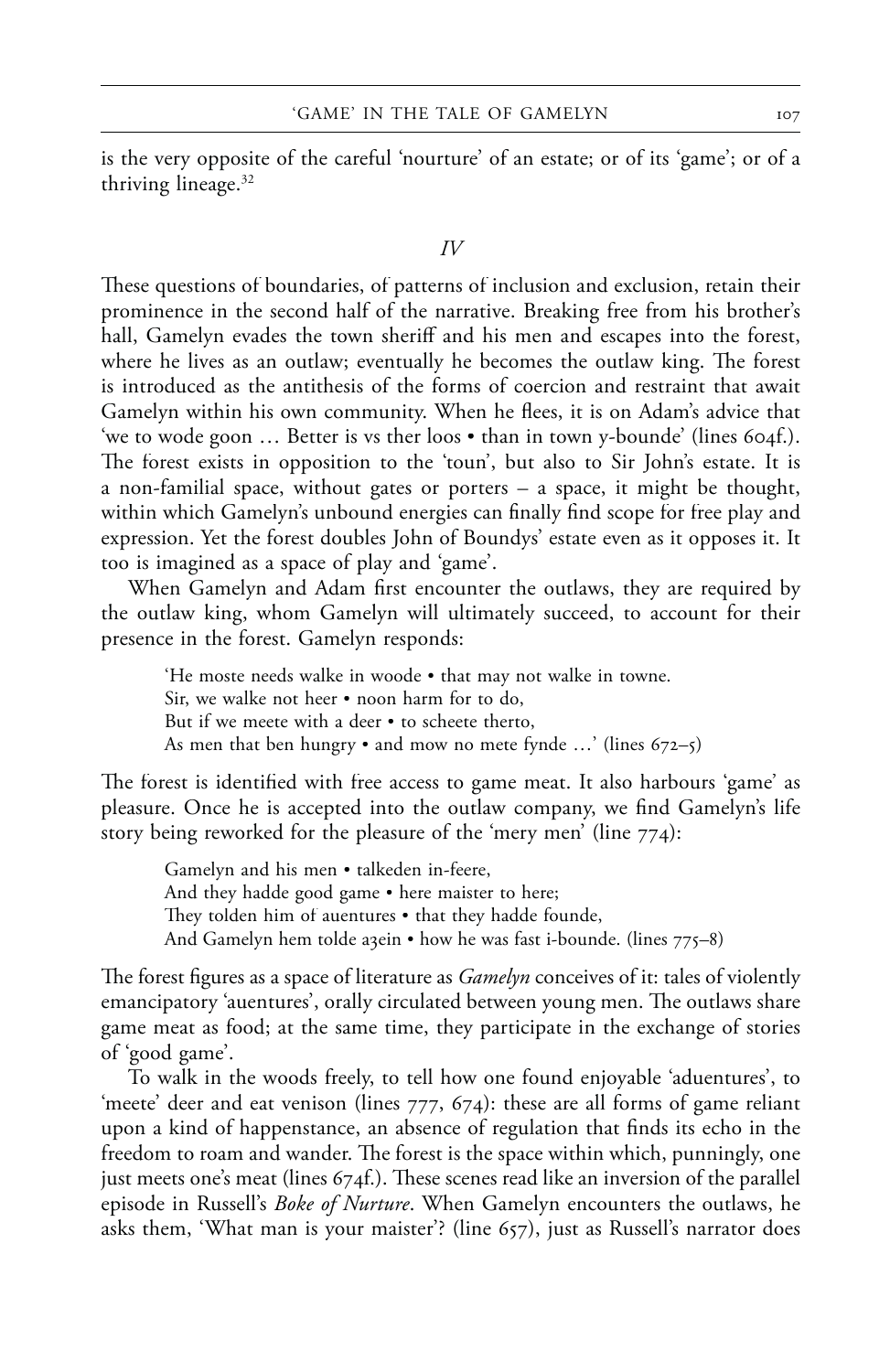his poacher. But these young men's response is not a plea for employment within the gentlemanly household. Instead, they defiantly claim allegiance to an authority beyond the law: "'Oure maister,"' they respond, '"is i-crouned • of outlawes kyng."' (line 660). We might compare the knitting together of 'game' as violent pleasure and 'game' as deer in relation to a scenario of greenwood outlawry produced in the Anglo-Norman song of 'Trailbaston'. The speaker has fled to the forest of Belregard, where 'there is no deceit nor any bad law' ('La n'y a faucet ne nulle male lay'). From this space, he threatens his enemies with a violent 'game' ('giw') that is also a retributive variant on the ceremony of breaking and unmaking the deer:

> Je lur apre[n]droy le giw de Traylebaston, Et lur bruseroy l'eschyne e le croupon, Les bras e les jaunbes, ce serreit resoun; Le lange lur toudroy e la bouche ensoun.

I will teach them the game of Trailbaston, and I will break their back and rump, their arms and their legs, it would be right; I will cut out their tongue and their mouth into the bargain.33

The song highlights an oddity that finds its echo in *Gamelyn*. 'Trailbaston' depicts a scene of transgressive violence, enacted upon the law abiding. Yet that violence is asserted as right ('resoun') and it takes the form of instruction; it also mimics the ritual of breaking and unmaking the deer that elsewhere seems connected with the imagining of an ordered community. That is, its transgressions seem to be embedded in forms of discipline and boundedness. So too with *The Tale of Gamelyn*. 'Game' points towards a kind of ambivalence within *Gamelyn*'s narrative structure. The text diverts questions of inheritance and social reproduction through a narrative of outlawry in a forest space, before moving back within bounds, returning to the father's estate. However, close examination of the operation of 'game' in *Gamelyn* suggests that what we have here is something more subtle than the bare opposition between a space of legitimacy and one of exclusion. Sir John's instructions regarding his property are disregarded in an act of filial disobedience that will be righted over the course of the *Tale*. But his plans for the disposal of his estate are not themselves free from hints of perversity or transgression that also find purchase within the referential field of 'game', and when Sir John the younger arrogates Gamelyn's legacy to himself he is simply reinstating the socially approved practice of primogeniture, as recommended by Sir John's friends. Furthermore, as the *Tale* progresses, it becomes evident that Sir John the younger, the wicked son, has the weight of society on his side, and that the law supports him fully in his conflict with his brother. So while there is a sense in which Gamelyn never leaves his inheritance and it is John the younger who is out of bounds (aberrant, disobedient, in defiance of the law of the father), there is also the suggestion that in the eyes of the world it is the original division of the estate that lacks legitimacy. As we track the consequences of the breaking of Gamelyn's deerparks, we are confronted with a persistent uncertainty as to which side of the boundary between proper and improper behaviour either of the brothers' actions might lie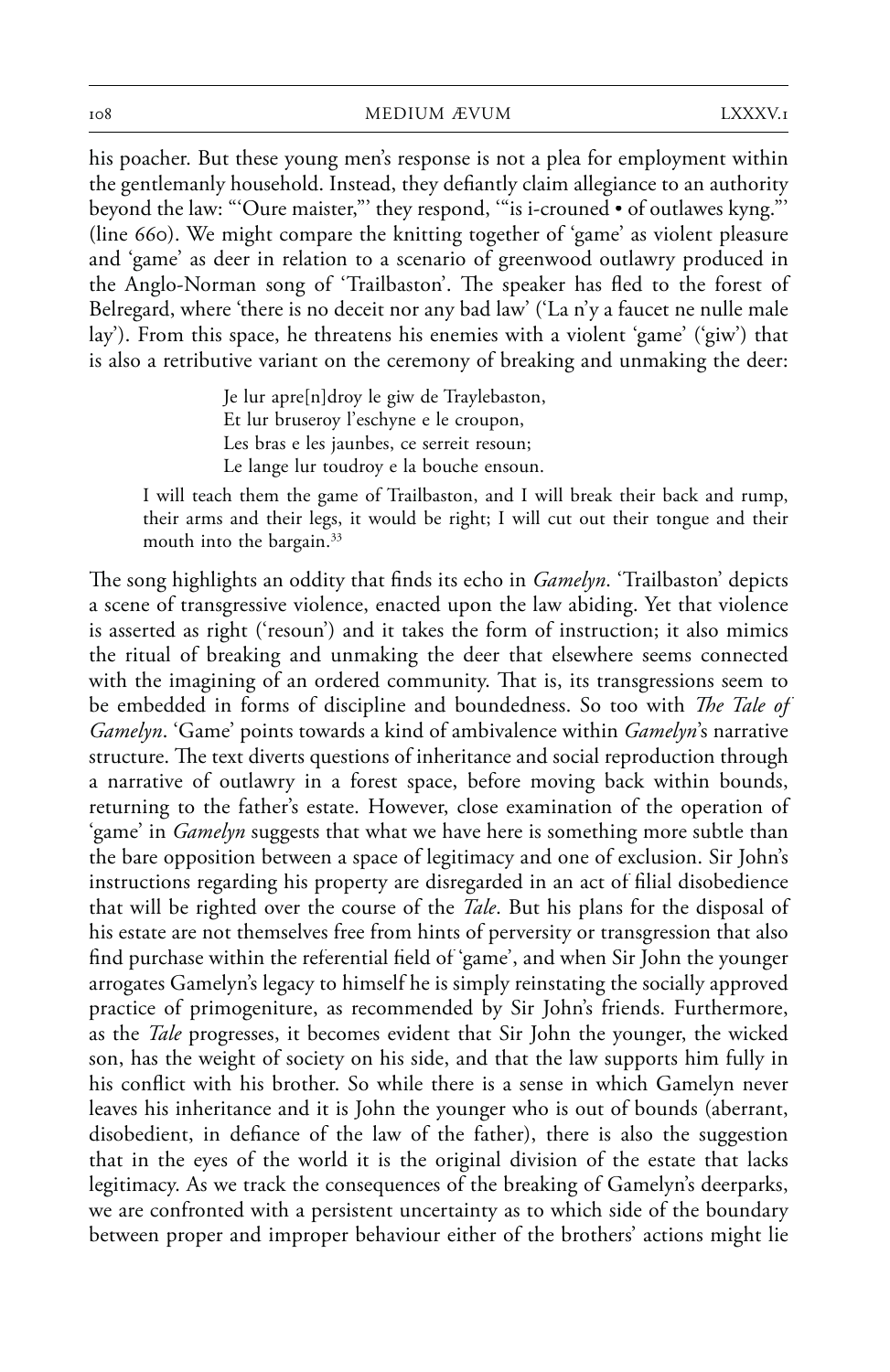at any given time – as if a certain 'bound' had been not simply transgressed in some deplorable way or other, but breached in a more profound sense, such that its ability to draw the line between inside and outside had been turned in upon itself.

The forest is the logical environment within which to stage these reversals, and an account of the status of forests in late medieval and early modern culture can clarify the ways in which this space contributes to the *Tale*'s games with questions of boundedness. John Manwood's *Treatise of the Lawes of the Forest*, first published in 1598, is an early modern attempt to codify legislation and custom relating to the forests, reaching back into a medieval past, to the age of *Gamelyn* and before that. A forest, according to Manwood, is a space of cultivated wildness, set aside for the recreation of the monarch. 'In the Forests,' Manwood writes, 'there are the secret pleasures and princely delights of the kings for Kings and Princes doe resort vnto the Forests for their pleasure of Hunting.' 'And therefore,' he notes, 'there haue been always certaine particular laws differing from the Common Lawes of this Realme, that were only proper unto a Forest.'<sup>34</sup> They are spaces outside regular jurisdiction, yet within their own 'proper' laws. Forests were supplied with their own legal officers, the forest wardens, who appointed foresters, and who worked under the ultimate supervision of the two justices of the forest. They had their own courts (the 'Swainmote'), which enforced a distinct body of regulations relating to 'vert' and 'venison': the forest law.35 Forests were, in short, a space apart, both jurisdictionally and by virtue of their connection with the sovereign, for whose person and pleasure ('game') they were supposedly reserved. 36

Taking its cue from this environment, the closing movement of *The Tale of Gamelyn* produces a final elaboration of its basic narrative structure, as questions of familial property and of social reproduction at the gentry or armigerous level are re-routed through symbolic circuits concerned with sovereignty and royal power. At the end of the *Tale*, we read that Gamelyn, having freed Ote and killed John, 'made pees' (line 889) with the king. The king forgives all the outlaws, he appoints Ote justice of the court that had been about to execute him, and he makes Gamelyn 'Chef Iustice • of al his fre forest' (line 891). These moments suggest the presence in the text of a new analogical structure, devoted to exploring affinities between the figures of outlaw and sovereign. The outlaws in *Gamelyn*, cried 'wolues-heed' (line 700), exist outside the protection of the customary legal order. Yet they have their own king, who proclaims his freedom to shoot deer, and at the end of the *Tale*, the real king appears to forgive them and to draw them back within the bounds of the community. In the course of its account of the genealogies of sovereign power, Giorgio Agamben's study *Homo sacer* argues that the medieval outlaw and monarch resemble each other in their paradoxical status, both inside and outside the law.<sup>37</sup> The Tale of Gamelyn develops this parallel through its recourse to a forest environment, within which the game of hunting is the simultaneous mark of the outlaw's impunity and the sovereign's privilege.<sup>38</sup>

Previous studies of *Gamelyn*'s legal themes have tended to address themselves to 'the law' as such, and not the minutiae of different jurisdictions.<sup>39</sup> However,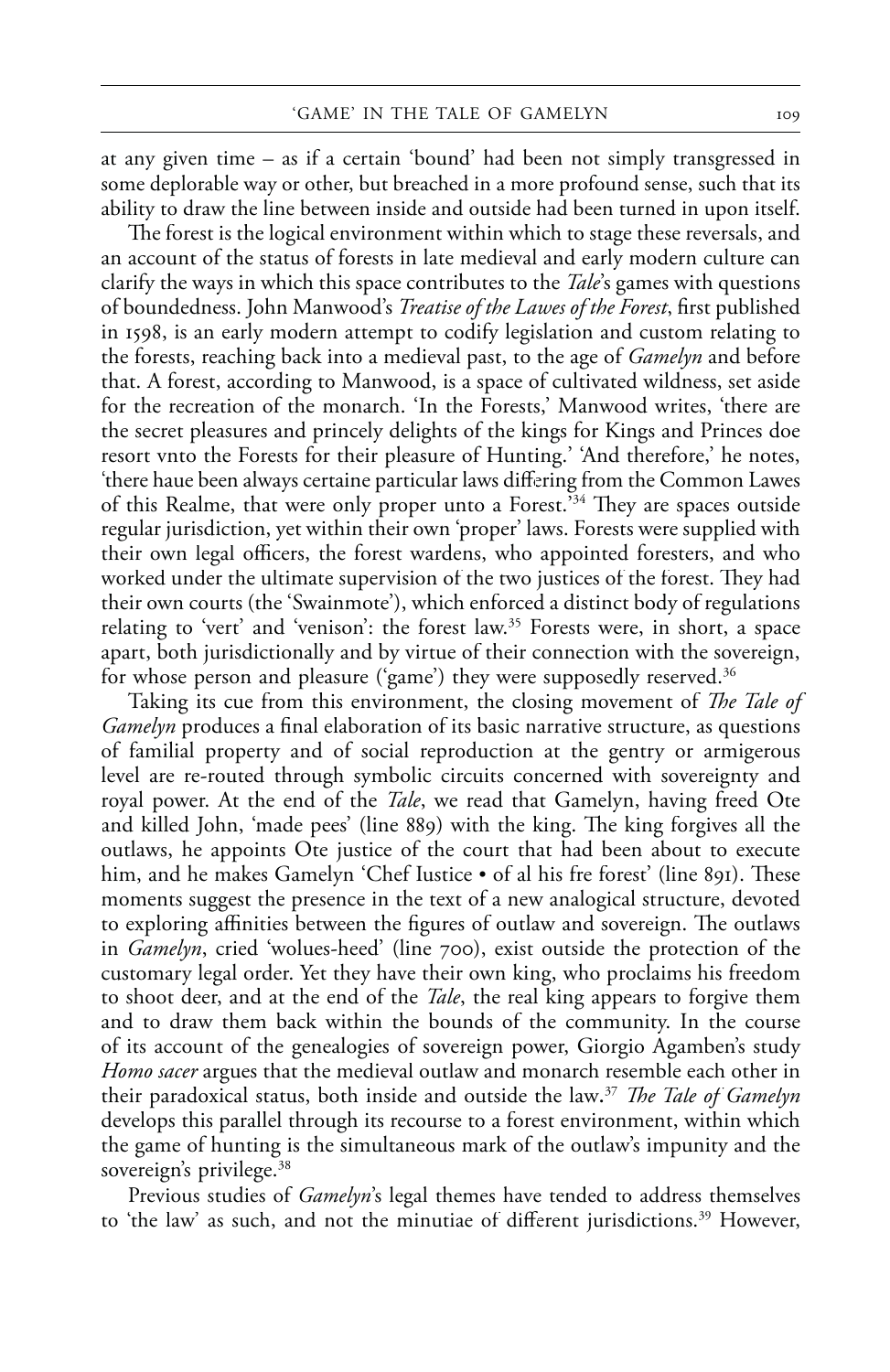the climax of the *Tale* is careful to distinguish between them. Jamie Taylor writes that the final courtroom drama enacts a confrontation with royal officials, in which Gamelyn supplants the judge: 'his status as "king of the outlaws" is thus rendered official, and Gamelyn is re-absorbed into the juridical authority of royal law.' 40 But at the end of the *Tale*, it is Ote, and not Gamelyn, whom the king names as judge. Gamelyn he appoints 'bothe in est and west, / Chef Iustice • of al his fre forest' (lines 890f.). By taking refuge in the forest, Gamelyn had escaped one jurisdiction, that of the sheriff and his officers, only to enter another one. His execution of the judge and jurors, and Ote's appointment to the shire court, resolve the first strand of the text's engagement with legal themes. This is that of the common law, associated with a town space populated by a justice, a jury, and 'scherreue', in which law is dispensed by a 'schire' court in 'the moot-halle' (lines 720, 715, 717). Gamelyn's reward from the king resolves the second strand: that of the forest law, associated with the forest as a space of simultaneous outlawry and sovereignty, of the pleasures of 'game'. We should note just how important a role 'Chef Iustice • of al [the king's] fre forest' was. Henry III had established two such justices, one for the forests north of the Trent, and one for those south of the Trent.<sup>41</sup> Gamelyn governs 'al' the forests, 'bothe in est and west'. The land is divided along a different axis; the scale of the post is, if anything, magnified. For Manwood, the office of Lord Chief Justice of the Forest was 'a place both of great honour and high authoritie, and that the same place is to bee executed by some great Peere of the Realme, that is always one of the Kings most honourable priuie Councell' (sig. Ff6r ). It is Ote, then, who gets a reward commensurate with the gentlemanly and provincial concerns that have often been seen to mark the outer limits of the narrative's worldview; he is made a dominant figure within his own community. Gamelyn is elevated out of all proportion with it. The conclusion of the *Tale* thus has a double character, since the familial drama that provides its point of origin is supplemented by a second thematic chain devoted to questions of sovereignty. Gamelyn's significant Other in this closing phase of the narrative is the king, just as much as it is his brother

What logic summons the king onto the scene of action? In part, it is that of the forest space itself. But we might also read the monarch's appearance retrospectively, in relation to the inheritance drama that initiates the narrative. What, after all, is *Gamelyn*, if not a vindication of the quasi-sovereign will of the testator? It begins with a deathbed tableau of rejected advice; opens out into scenes of violent conflict, as it works through the consequences of the defiance of the father's legacy; before concluding with the jubilant restoration of the rightful heir. That John of Boundys' will is itself characterized as perverse, existing outside the bounds of customary behaviour, merely underlines its absolute character. The *Tale of Gamelyn* might be described as a fantasia on what Blackstone's *Commentaries* were to call the 'sole and despotic dominion' involved in possession, and the absolute rights of disposal that accrue to it. 42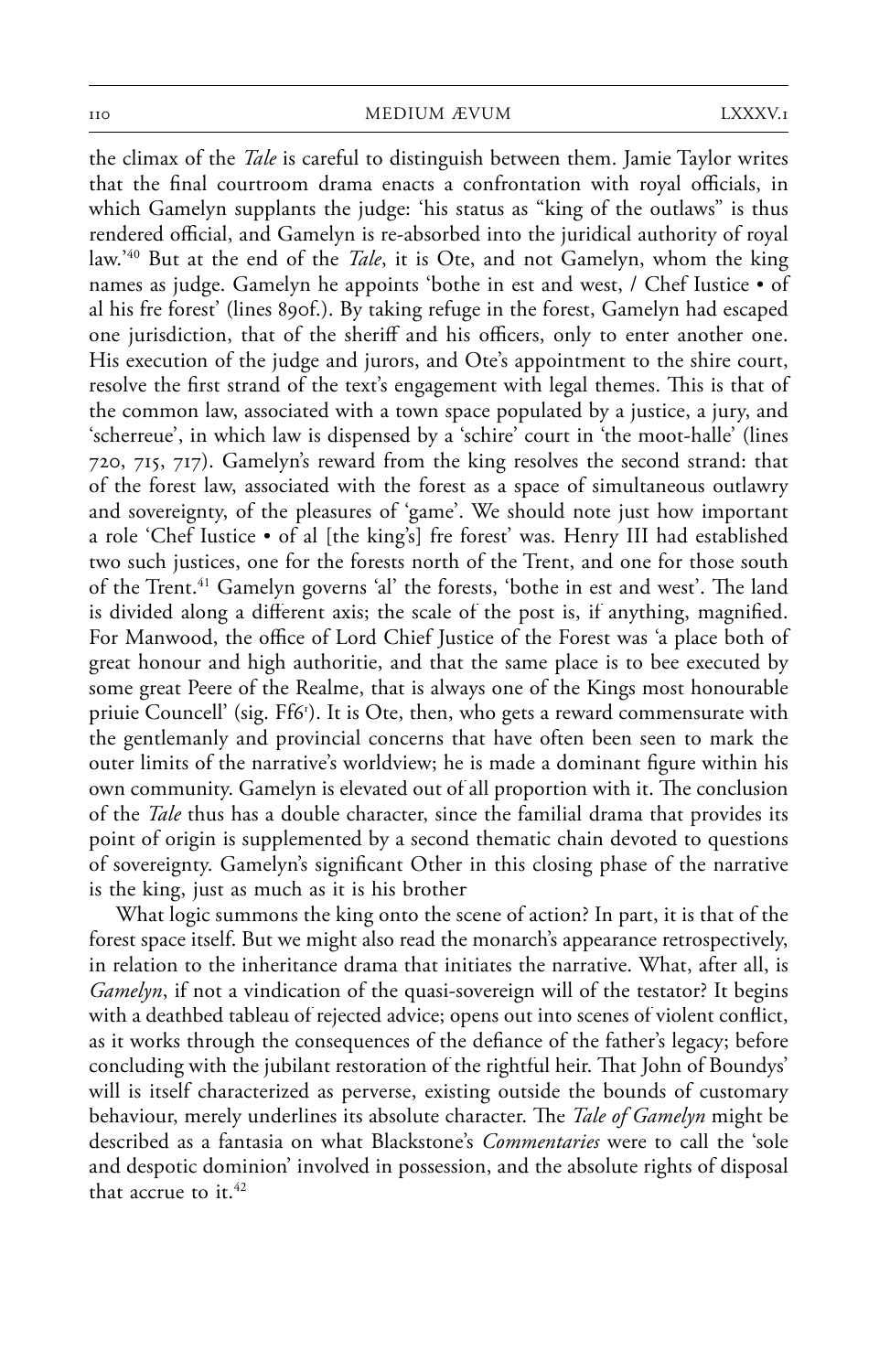*V*

We have been exploring the implications of 'game' generated by the relationships between the different environments imagined within *The Tale of Gamelyn*. But what of the *Tale* and the environment that contains it? Each of the surviving texts of *The Tale of Gamelyn* appears in a copy of *The Canterbury Tales*, almost invariably following the Cook's Prologue. *Gamelyn* is therefore tacitly positioned as a second 'Cook's Tale', and several manuscripts make the link explicit through running titles, headings, or transitional passages (Walter Skeat's designation of the poem as the 'Tale' of Gamelyn responds to this context). It is also evident, however, that *Gamelyn*'s status was in question from a very early stage: the manuscript record registers a number of hesitations about its relationship to 'The Cook's Tale', and it appears in no printed text of Chaucer until John Urry's *Works* of 1721. Modern scholarly opinion concurs in excluding *Gamelyn* from the Chaucerian canon.<sup>43</sup> Yet this need not preclude an investigation of how the *Tale* might relate to the Tales that house it, and to the values of Chaucerian 'play' more generally.

As in *Gamelyn*, the telling of 'The Cook's Tale' is identified as a matter of 'game and pley' (I.4354).<sup>44</sup> Furthermore, as is often noted, the tale-telling structure of *The Canterbury Tales* is explicitly proposed as a game. 'And wel I woot,' Harry Bailey suggests to the Canterbury pilgrims, 'as ye goon by the weye, / Ye shapen yow to talen and to pleye'  $(I.773f.)$ . The Knight will 'bigynne the game'  $(I.853)$ . 'Game', in this context, stands in contrast to 'earnest', as in the Miller's plea that 'men shal nat maken ernest of game' (I.3186). The opposition is formulaic, and reappears throughout Chaucer's writing.It has provided the cue for a series of modern studies that explore the importance accorded to game and play in Chaucer's writing, the tendency of which is to dissolve any stark distinction between game and earnest by positioning the former as a source of authentic value. Thus, Laura Kendrick's study of *Chaucerian Play* in the *Canterbury Tales* speaks of 'the meaningful *depths* of play and how man's creation and identification with unreal, fictional worlds helps him, not only to cope with the real world, but also to change himself and thereby, to some extent, the world'.45 Yet Chaucerian 'game' has its more sinister connotations, too. *Troilus and Criseyde*, for instance, might be described as a tale of 'game' become earnest, play with tragic consequences. 'Game' is one of Pandarus' favourite words for describing the intrigue that forms the basis of the plot. 'A ha!' he exclaims, on the point of extracting from a reluctant Troilus the name of his love, 'Here bygynneth game' (I.868). When Criseyde agrees to stay overnight at her uncle's house, having previously made a show of leaving – and possibly knowing that Troilus is not, as is claimed, away from Troy – she states that 'I seyde but a-game I wolde go' (III.647). 'Game', here, suggests both a sense of social life as delightfully sportive and its correlate: a gloss of quotidian deceit, so ubiquitous as to make it impossible to pinpoint the line of division between deception and selfdeception. In both the *Canterbury Tales* and *Troilus and Criseyde*, 'play' and 'game' figure as agents of sociability. They describe forms of pleasurable interaction that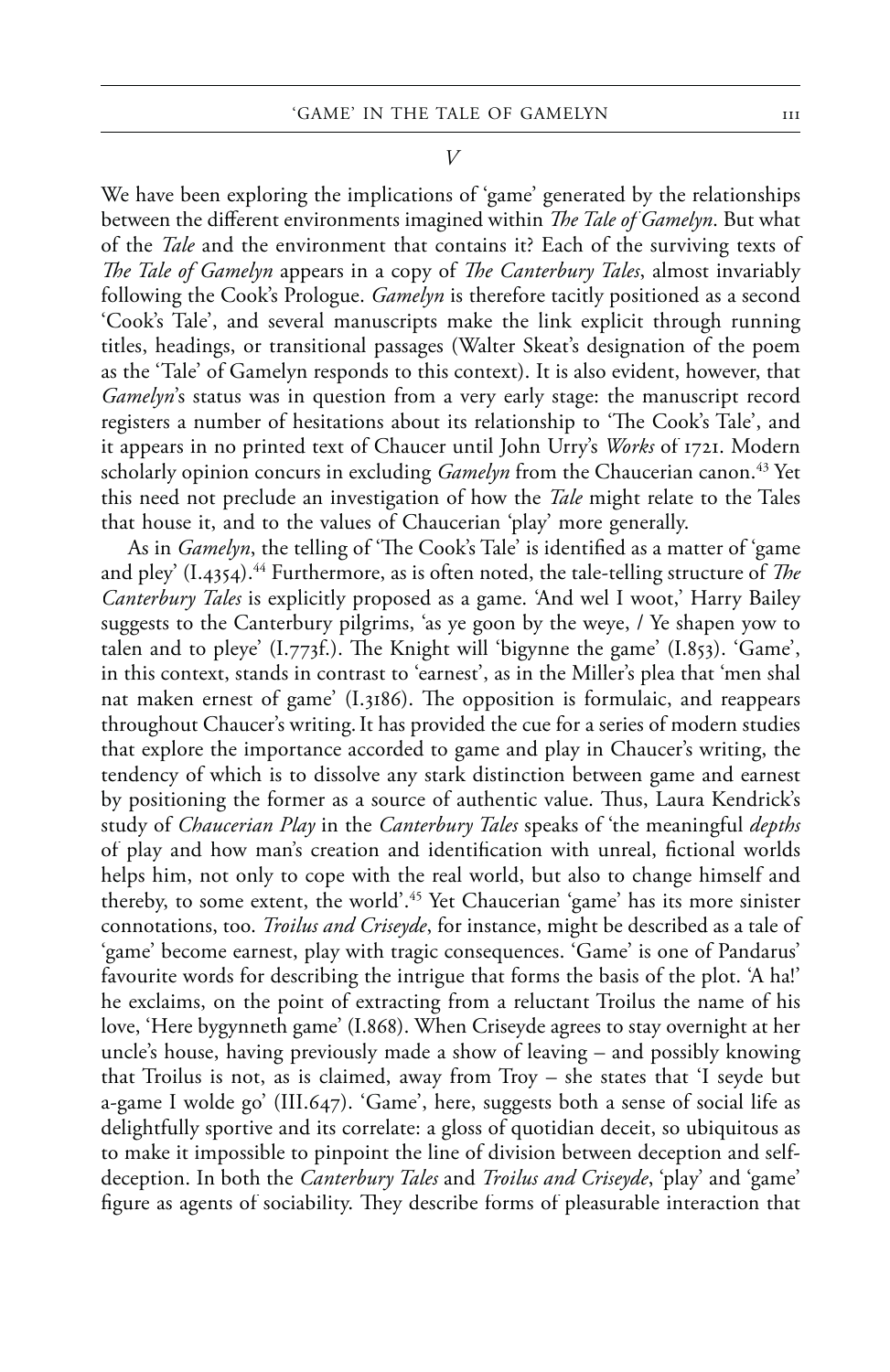bear the potential to open out into something far more consequential, whether in a positive or a negative vein.

*The Tale of Gamelyn* thus bears no straightforward relationship to this understanding of 'play' and 'game'. It is true that it identifies itself as a pleasurable narrative, just as *The Canterbury Tales* do. It is also true that the *Tale* is constructed out of the punning interplay of the senses of a small number of key words. At the same time, though, its foregrounding of the association between game and violence stands at odds with the liberal values – the play of alternate perspectives – that modern criticism would like to discover in medieval 'game'. *The Tale of Gamelyn* is, in Chaucerian terms, a profoundly unplayful text, bearing a far more antagonistic relationship to questions of deception than any of the texts that accompany it in the manuscript tradition. Its commitment to 'trouthe' (line 678) is manifested most obviously through the staggering gullibility of its protagonist. John the younger tells Gamelyn that, although he now wishes to be reconciled, he had earlier vowed 'That thou schuldest be bounde • bothe hand and foot'. 'Lat me nought be forsworen,' he pleads (lines 374–6). Oblivious to the ruse, Gamelyn permits himself to be captured. When Gamelyn escapes from his bonds, it is Adam who proposes the 'good game' that tests John's guests: the deceit is externalized and transferred to a subordinate. We might note too that while the guests at the feast fail in charity, John has told the abbots and priors that Gamelyn is insane. They are deceived too, and have no reason to free him. Gamelyn knows this, and beats them regardless. The ambivalences of will and action that attach to 'game' in Chaucer hold no force here.

We can see a similar movement in relation to *Gamelyn*'s generic antecedents. Throughout the European tradition, romances align game and play with questions of political hierarchy and sexual encounter and with the game-playing endemic to sociable interaction. Frequently, chess figures as an analogue for courtship or effective rule. Equally, it might emblematize a breakdown of social order: in Chrétien's Perceval, Gauvain defends himself against a mob using a chessboard.<sup>46</sup> The game of the hunt occupies a similar symbolic territory. In *Sir Gawain and the Green Knight*, for instance, it offers a violent counterpoint to the seemingly more innocuous manoeuvrings at Hautdesert.<sup>47</sup> *The Tale of Gamelyn* bears obvious affinities with these texts, given its identification of social space as a space of game. At the same time, however, it rejects the implication that social life can or should be organized through structures of playful pretence. *Gamelyn* is an entirely uncourtly romance – to the point that some commentators have identified it as a 'popular' text.<sup>48</sup> That seems to misread the *Tale's* ultimate social affiliations. (Gamelyn's one attempt to engage with the populace, at a wrestling match, produces a fraternity of pleasure that dissolves as soon as he can no longer feast the companions he acquires there.) Yet there is a sense in which one might detect an aesthetic of deliberate crudity and recalcitrance at work in the text. In *Gamelyn* the structural antithesis of 'game' is not 'earnest', but 'gyle'. John the younger's efforts to keep Gamelyn from his inheritance are repeatedly identified as such: 'Nothing wiste Gamelyn,' we read, 'of his brothers gyle; / Therefore he him bigyled  $\bullet$  in a litel while' (lines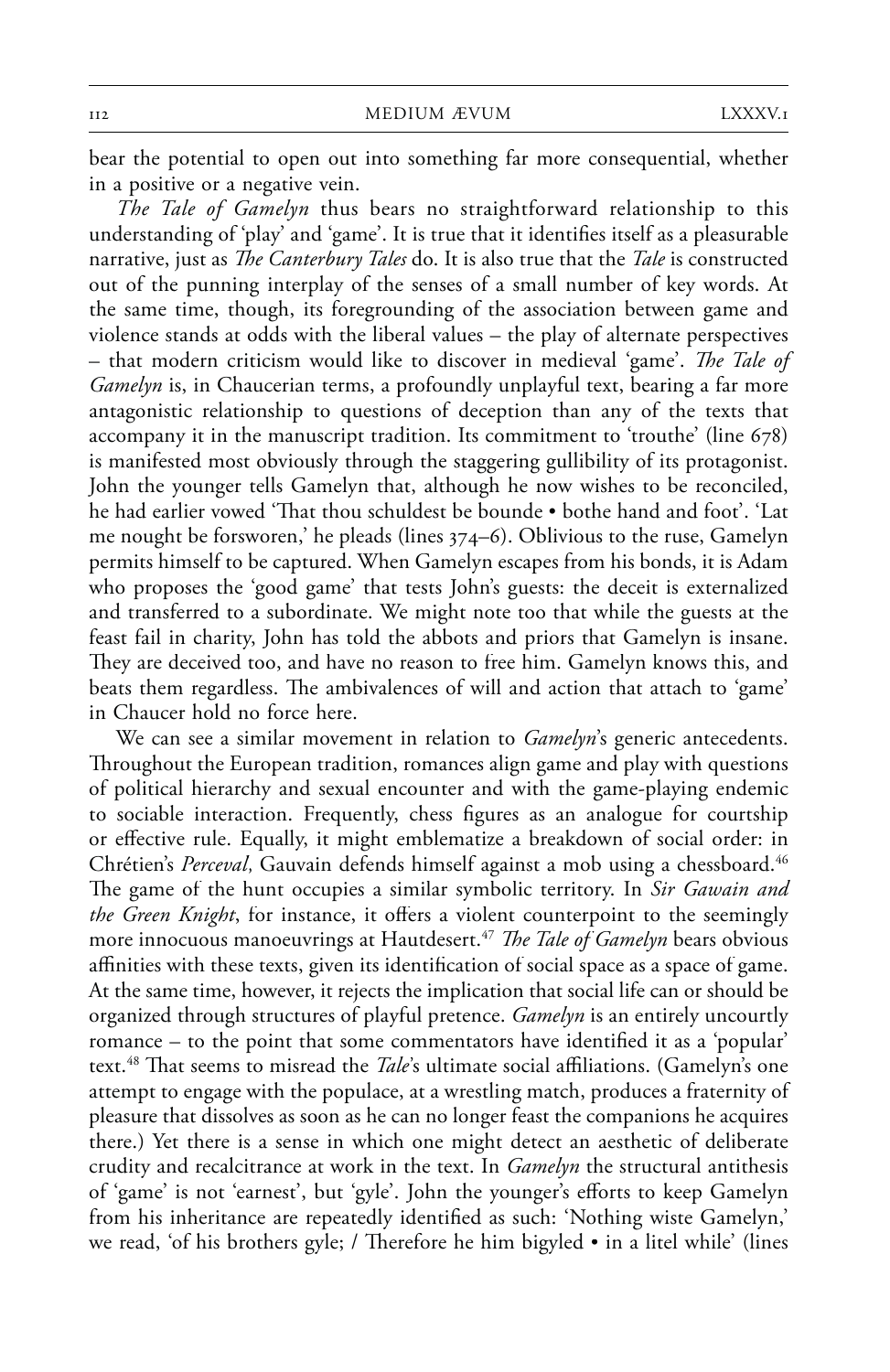369f.); he 'gyled the 30nge knave' (line 70). $^{49}$  Gamelyn's own characteristic verbal mode is declarative; he rarely even asks questions. Sir John the younger, by way of contrast, speaks 'with mowthe' only (line 163). The *Tale* thus argues for the extirpation of all non-straightforwardness from social life. On his deathbed, Sir John the elder tells his neighbours exactly how he would prefer his estate to be divided between his children – yet nobody, it seems, believes him. 'Game' is the name the poem gives to the violence that erupts as this falsity is purged from the narrative; it signifies a sort of rough glee in its destruction. In *The Tale of Gamelyn*, anything less than total transparency of speech – or at most a laboured, clearly signalled punning, as with Gamelyn's jests – elicits punitive physical violence. *Gamelyn* is unquestionably fun. It is also curiously mirthless. We search the poem in vain for fancy or lightness of touch, or the *jouissance* of language that 'game' might identify in a courtly text of the period, never mind of the qualities of mutuality and intersubjective encounter that 'play' designates for a theorist such as Johan Huizinga. The delights that the *Tale* imagines are those of some fourteenth-century Squire Western: physical dominance, and moral and social vindication. And yet, the *Tale* is itself, transparently, a lying fiction; it makes no claim to historical status. It is, in its way, a kind of anti-literature.

University of St Andrews ALEX DAVIS

## **NOTES**

I would like to thank Rhiannon Purdie for her exceptionally helpful advice about an early draft of this piece, and the editors and anonymous reader of *Medium Ævum* for their comments.

<sup>1</sup> See the discussion in *The Tale of Gamelyn*, ed. Walter W. Skeat (Oxford, 1884). This edition provides the source for my quotations from the *Tale*. I have also consulted Neil Daniel, *'The Tale of Gamelyn*: a new edition' (unpublished Ph.D. diss., Indiana University, 1967); the TEAMS edition of the poem to be found in *Robin Hood and Other Outlaw Tales*, ed. Stephen Knight and Thomas Ohlgren (Kalamazoo, Mich., 1997); and Nila Vázquez's *The Tale of Gamelyn of the Canterbury Tales: An Annotated Edition* (Lewiston, Queenston, and Lampeter, 2009).

<sup>2</sup> Matthew Giancarlo produces the same connection between protagonist and narrative that I want to argue for here when he writes: 'This is a fantasy for younger brothers. The young men who gather in the forest with Gamelyn are a striking image for all those (male) children cut out of the deal by the rules of the inheritance game.' See 'Speculative genealogies', in *Middle English*, ed. Paul Strohm (Oxford, 2009), pp. 352–68 (p. 361).<br><sup>3</sup> *Homo ludens: A Study of the Play Element in Culture*, trans. R. F. C. Hull (London, 1949),

pp. 11, 10.<br><sup>4</sup> William Camden places 'Gamelin' in a list of 'surnames [that] are derived from those

Christian names which were in vse about the time of the Conquest, & are found in the Record calld Doomesday book'. See *Remaines of a Greater Worke …* (London, 1605), sig. Q1r ; and see also Skeat's comments in his introduction (ix).

<sup>5</sup> *Middle English Dictionary*, s.v. 'game' (n.) 5. I have consulted the online *Middle English Dictionary* (*MED*), accessible at: http://quod.lib.umich.edu/m/med/.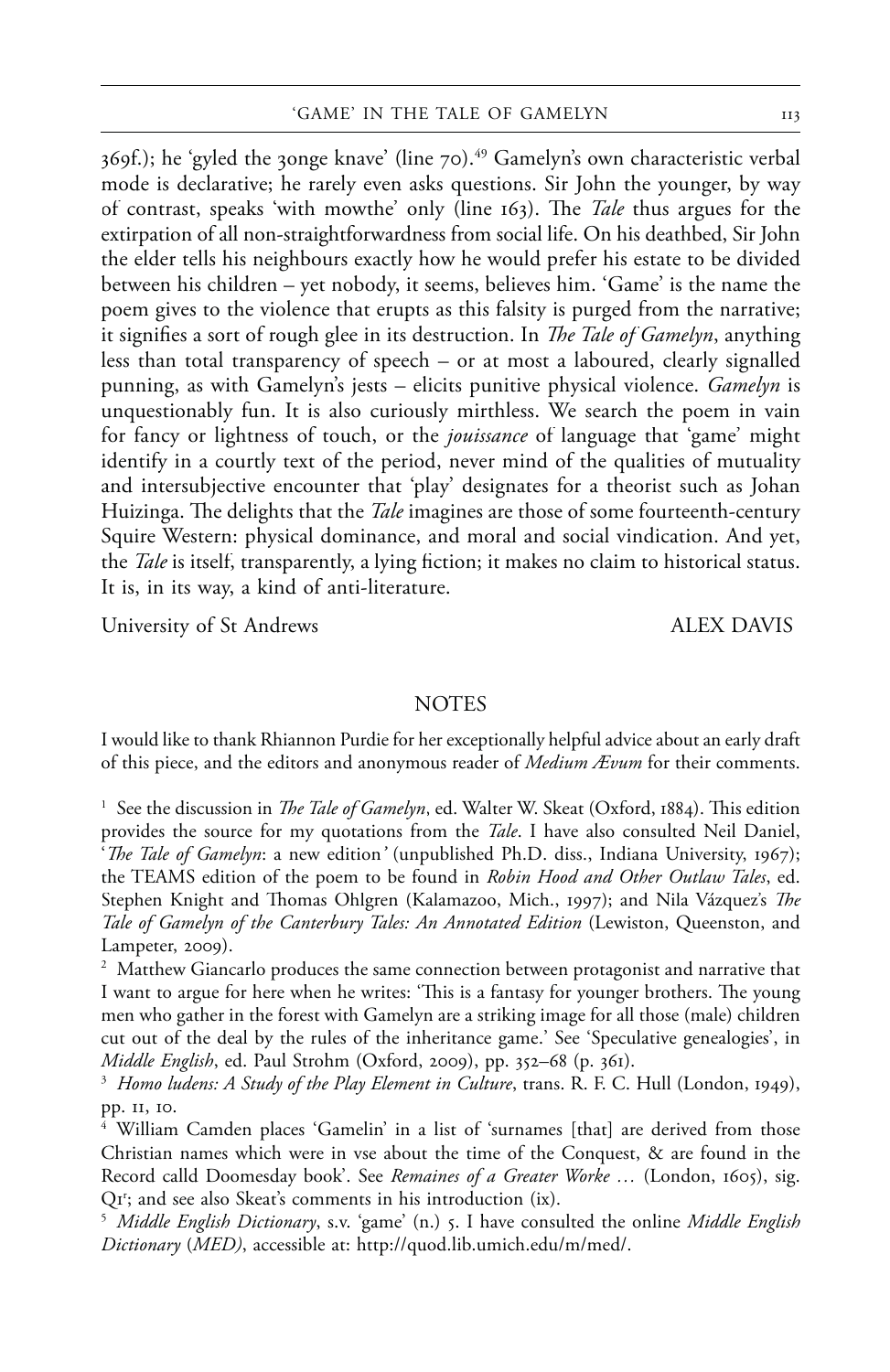7 Edward Z. Menkin, 'Comic irony and the sense of two audiences in the *Tale of Gamelyn*', *Th oth*, 10 (1969), 41–53 (p. 43) notes that Gamelyn's 'very name is a play on the Old English "gamen" (sport, pleasure, amusement)'.

<sup>8</sup> *MED* 3a.

<sup>9</sup> See *MED*, s.v. 'plei(e' (n) 1a: 'Merriment, disport; joy, pleasure'; 2: 'The play of children'; 3: 'Games, a game'; 4a: 'Martial play, martial games; a martial game or field game; hawking, hunting, a ball game; also, a joust, tournament; – also with ironic reference to real combat.' See also 'ple' (n) 1a: 'Strife, contention, complaint; a debate, quarrel; also, fighting, battle.' <sup>10</sup> John Scattergood, '*The Tale of Gamelyn*: the noble robber as provincial hero', in *Readings in Medieval Literature*, ed. Carol M. Meale (Cambridge, 1994), pp. 159–94 (p. 176). Jean E. Joost, 'Why is Middle English romance so violent? The literary and aesthetic purposes of violence', in *Violence in Medieval Courtly Literature: A Casebook*, ed. Albrecht Classen (New

<sup>11</sup> Most editors follow Skeat here. It is the first but not the last such indication of his influence on his scholarly descendants and of the determinative force of the legacy contained in his glosses. Daniel offers: 'He had good breeding and knew much about sport' (p. 110). Knight and Ohlgren suggest that the line means that Sir John 'knew about breeding and sport' (p. 194). Vázquez gives: 'he had a refined education and … he was familiar with sport, probably hunting and other types of amusement of the high social classes in the Middle Ages' (p. 294). Jean E. Joost paraphrases the line as 'enough of good breeding and much concerning sport' (p. 247). By leaving open the exact sense in which they understand the word 'breeding', all but Vázquez are plausibly gesturing towards the kind of multiple field of reference explored in this essay.

<sup>12</sup> See *MED*, s.v. 'inough' (adv.) a: 'Very, very much, extremely, a great deal'; b: 'enough, sufficiently'; also e: 'moderately, fairly, tolerably ...'

<sup>13</sup> 'Ynough' does not appear in any of the other nine manuscripts consulted in Vázquez's 'synoptic edition'.

<sup>14</sup> *MED*, s.v. 'norture' (n.) 1: 'Nourishment, food; also *fig.*'

<sup>15</sup> *The Testament of Love*, ed. Gary W. Shawver (Toronto, 2002), p. 48. See also *The Riverside Chaucer*, ed. Larry D. Benson (Oxford, 1987), *Troilus and Criseyde*, IV.767f.

<sup>16</sup> *MED*, s.v. 'husbondri(e' (n.) 1: 'The management of a household'; 2a: 'Farm, management, farming operations, agriculture'; 2b: 'cultivation'.

<sup>17</sup> *MED*, s.v. 'norture' (n.) 2: 'The action or responsibility of rearing a child'; 3a: 'Breeding, manners, courtesy'.

<sup>18</sup> See *The Romaunt of the Rose*, in *The Riverside Chaucer*, line 179.

<sup>19</sup> See *Sir Gawain and the Green Knight*, ed. W. R. J. Barron (Manchester, 1974), line 919; Sir Thomas Malory, *Works*, ed. Eugène Vinaver, 2nd edn, 3 vols (Oxford, 1967), I, 375.

<sup>20</sup> John Russell, *The Boke of Nurture*, in *The Babees Book, Aristotle's ABC, Urbanitatis, Stans puer ad mensam, the Lytille Childrens Lytil Boke*, ed. F. J. Furnivall (London, 1868), lines 859f.<br><sup>21</sup> Edward, 2nd Duke of York, *The Master of Game by Edward, Second Duke of York: The Oldest Book on Hunting*, ed. Wm. A. Baillie-Grohman and F. Baillie-Grohman, foreword Theodore Roosevelt (London, 1904), p. 3.

<sup>22</sup> The Boke of Saint Albans by Dame Julia Berners Containing Treatises on Hawking, Hunting, and Cote Armour, introd. William Blades (London, 1881), sig. E3<sup>v</sup>.

<sup>23</sup> Meanwhile, T. A. Shippey floats the possibility in relation to line four that 'game' understood in the sense of 'sexual intercourse' (*MED* 2d) might indicate that Gamelyn is a 'game-ling' or love child, which would serve to call Sir John's 'husbandry' into question in

<sup>6</sup> *MED* 1 and 2a.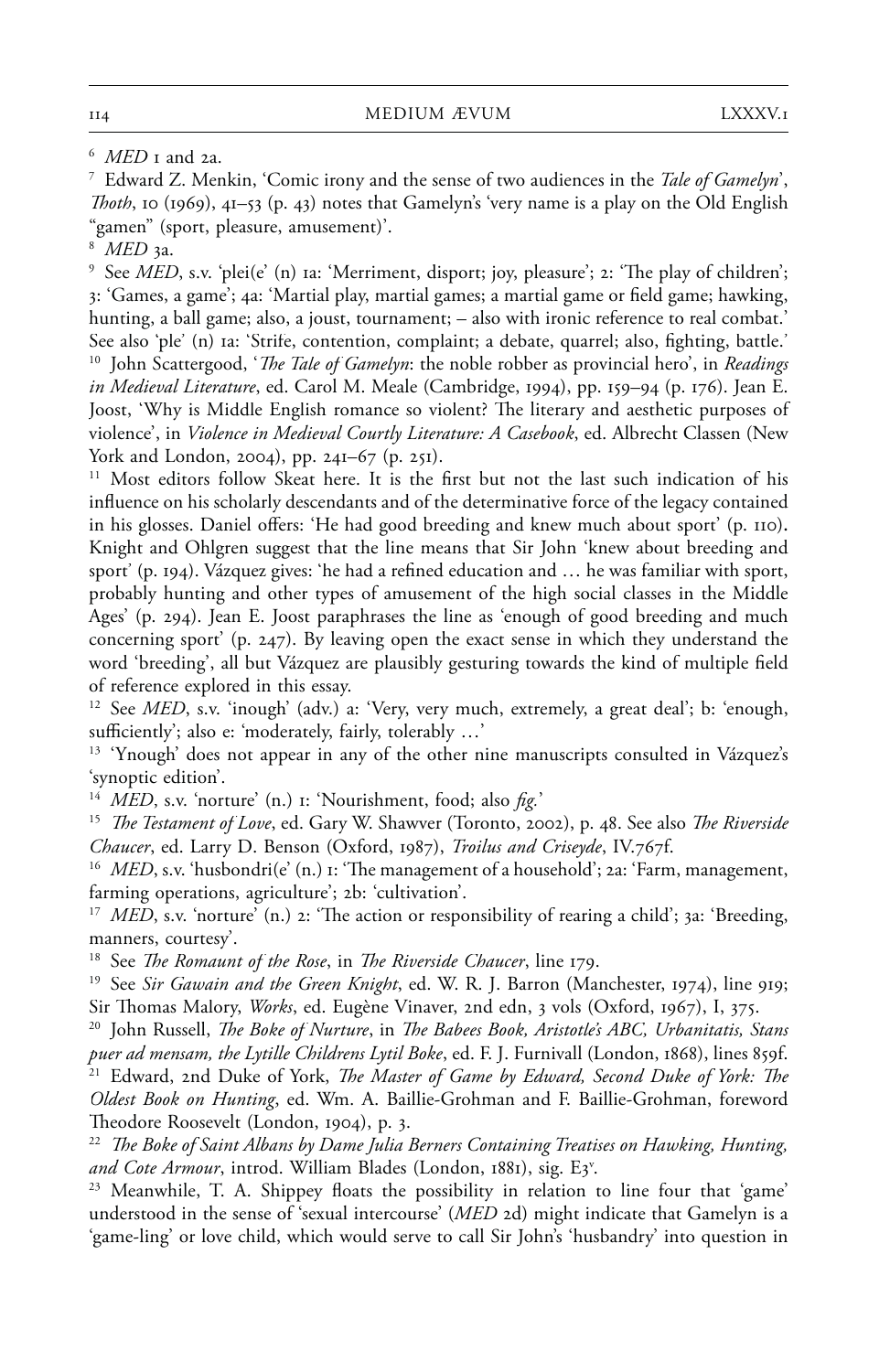quite another sense. At any rate, it is useful to be reminded that Sir John is literally 'non housbond': his wife seems to be dead, and the *Tale* is notable for its near-total exclusion of all women. Whatever game is entered into here, it is one played between men. See '*The Tale of Gamelyn*: class warfare and the embarrassments of genre', in *The Spirit of Medieval English Popular Romance*, ed. Ad Putter and Jane Gilbert (Harlow, 2000), pp. 78–96 (p. 87). 24 On poaching, see Barbara Hanawalt, 'Men's games, king's deer: poaching in medieval England', *Journal of Medieval and Renaissance Studies*, 18/2 (1988), 175–93. Hanawalt emphasizes that 'poaching is a game – a dangerous, titillating game of hide and seek' (p.  $175$ ). For Hanawalt, poaching exists within the larger 'game' of medieval hunting culture, because it is an activity that works to reinforce status and gender identities, even as it transgresses the actual laws of the forest. I would agree, but would add that Russell's *Boke* is committed to at least imagining a distinction between behaviours within and outside an order of game. The point is nicely made when Hanawalt mentions a case in which 'the foresters came across a boy, Roger the son of Lawrence of Wadenhoe, in the forest carrying a bow and barbed arrows, and a Welsh arrow'. For Hanawalt, this relates to 'the triumphal rite of passage in taking a first deer' (p. 185). In contrast, Russell's nameless youth is imagined as socially isolated – without master or, apparently, family. His poaching is a mark of disconnectedness, rather than a paradoxical signifier of communal identity, as it is for Hanawalt.

<sup>25</sup> Details taken from: *The Boke of Nurture*, lines 77f., 201, 237–52, 261, 393; and *The Master of Game*, pp. 17, 101.

26 Here again Skeat's heirs speak largely as one. Daniel says that 'Boundys' 'means "limit" or "boundary" … and might signify a man of the marches or borderland' (p. 110). Knight and Ohlgren comment that Sir John's name should mean 'of the boundaries' or 'of the borders' – adding, however, that this 'is not very informative, especially since it is obscure where this story is set' (p. 220). Other critics play on Sir John's name in ways similar to those I attempt here. Dean A. Hoffman writes of the porter scene that 'Gamelyn is now literally separated from his property by a barrier which physically conveys the division between the two brothers [the gate] and the larger dimensions of the forest and the enclosed demesne. In this light, *The Tale of Gamelyn* may be viewed in a broader sense as a narrative of opposites and of the demarcation between them, a notion given further resonance by the divided line structure and the elder knight's family name, "of Boundys" or "of the boundaries".' "'After bale comep boote": narrative symmetry in *The Tale of Gamelyn*', *Studia Neophilologica*, 60 (1988), 159–66 (p. 161). Meanwhile, Nancy Mason Bradbury argues that the name 'suits Sir John's position at the very margins of medieval elite society'. See 'Gamelyn', in *Heroes and Anti-Heroes in Medieval Romance*, ed. Neil Cartlidge (Cambridge, 2012), pp. 129–44 (p. 131). 27 Noël James Menuge argues that Sir John does practise primogeniture, albeit in a limited sense: what he passes on to John the younger is the land he inherited from his father. Ote gets the land won on campaign. Gamelyn gets what Sir John has added to his estate during his lifetime. See his *Medieval English Wardship in Romance and Law* (Cambridge, 2001), p. 52. 28 The phrase is repeated at lines 18 and 36.

 $^{29}$  Naomi Sykes emphasizes this point: 'At every stage of the process people knew, and were reminded of, their place within society: different ranks had different roles within the hunt itself … the framework was hierarchical and the individual would have known his place, but it was a place *within* a group.' See 'Taking sides: the social life of venison in medieval England', in *Breaking and Shaping Beastly Bodies: Animals as Material Culture in the Middle Ages*, ed. Aleksander Pluskowski (Oxford, 2007), pp. 149–60 (p. 155). See also William Perry Martin, *Hunting Law and Ritual in Medieval English Literature* (Cambridge, 2006), p. 144, on the 'fees' and 'rights' of the hunt; Ryan R. Judkins, 'The game of the courtly hunt: chasing and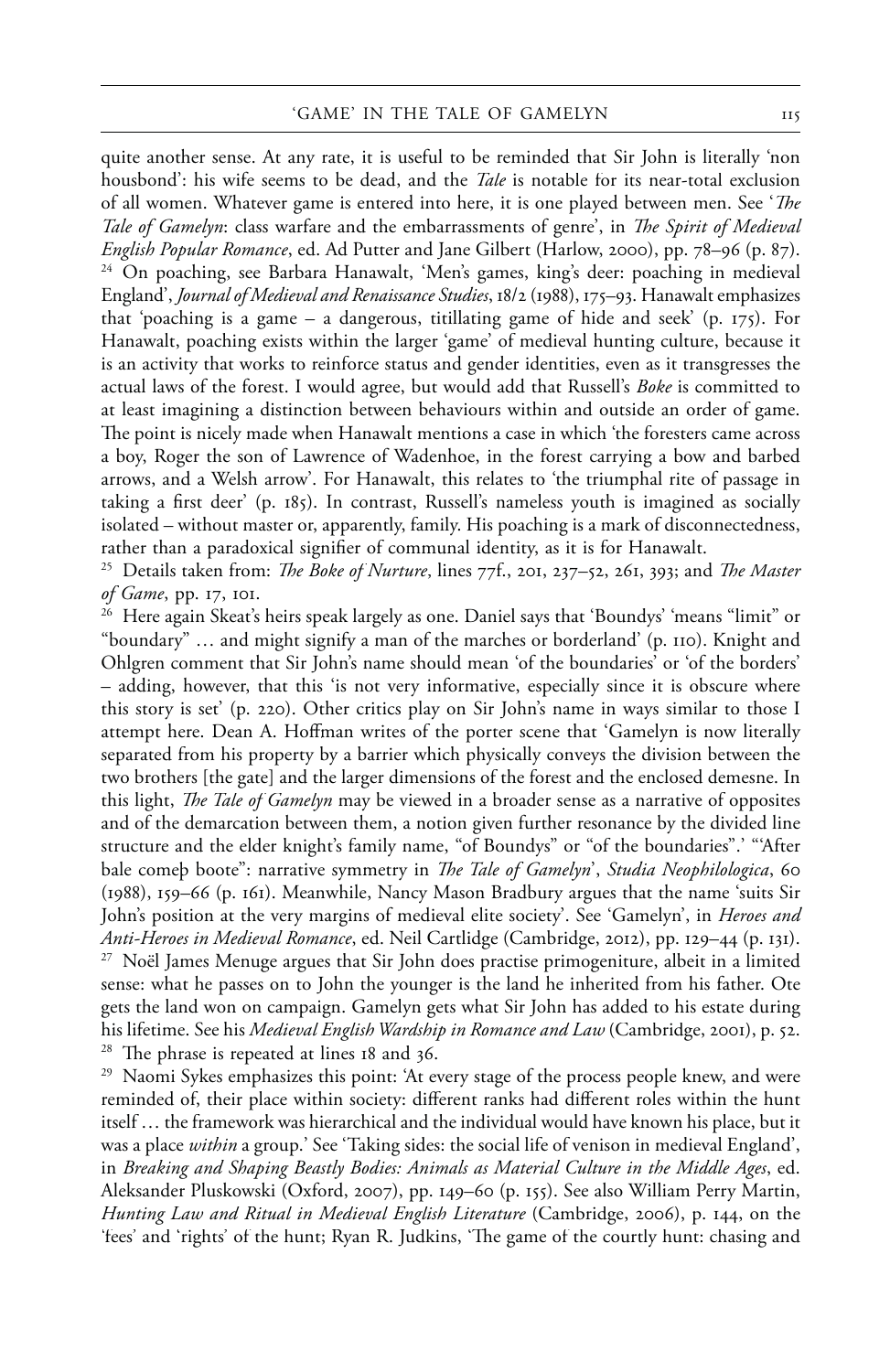breaking deer in late medieval English literature', *Journal of English and Germanic Philology*, 112/1 (2013), 70–92, which explores the importance of 'game' to the social significance of the hunt (see especially pp. 74f.); and Susan Crane, *Animal Encounters: Contacts and Concepts in Medieval Britain* (Philadelphia, Pa, 2013), pp. 101–19, which places a strong emphasis upon the hierarchical ideology latent in hunting practices.

 $30$  The common law did not recognize the power to devise land by will until 1540. However, by the fourteenth century this restriction had been effectively circumvented through the practice of uses, whereby real property would be granted to friends or neighbours who undertook to reassign it in accordance with the original tenant's wishes after his death. The result was a system that effectively permitted the bequeathing of land by will. And so it proves in *Gamelyn*. Sir John's assembling of his neighbours plausibly stands in for the grant of land in use, but his deathbed arrangements are clearly identified with the last will. 'I will dele my londe • right after my will,' he declares (line 56), before insisting his 'quest' or bequest be honoured after his death.

<sup>31</sup> See S. A. Mileson, *Parks in Medieval England* (Oxford, 2009). Mileson aims to challenge accounts that argue for the medieval park as a rational economic asset, although he does not deny that parks could be exploited in ways that offset the high costs of deer-keeping.

32 A mere coincidence: Russell's *Boke of Nurture* makes reference to 'Sawce gamelyñ' (line 539), otherwise known as 'sauce camelin', made of bread and vinegar, flavoured with cinnamon and to be eaten with a variety of different wildfowl (herons, egrets, cranes, and plovers, among others) – but also, according to a number of French-language treatises on cookery from the period, a fitting accompaniment to a dish of game. 'All fresh venison which is [roasted and] not basted is eaten with a cameline sauce,' declares one fi fteenth-century manuscript. See *Le Menagier de Paris*, ed. Georgine E. Brereton and Janet M. Ferrier, foreword by Beryl Smalley (Oxford, 1981), p. 227: 'Toute venoison fresche, sans baciner, se mengue a la cameline.' 33 *Anglo-Norman Political Songs*, ed. Isabel S. T. Aspin (Oxford, 1953), pp. 67–78.

<sup>34</sup> A Treatise of the Lawes of the Forest  $\ldots$  (London, 1615), sigs. G3<sup>v</sup>,  $\P$ 4<sup>r</sup>.

<sup>35</sup> On forest law, I have relied upon J. Charles Cox, *The Royal Forests of England* (London, 1905); Richard W. Kaeuper, 'Forest Law', in *Dictionary of the Middle Ages*, ed. Joseph R. Strayer, 13 vols (New York, 1982–9), V, 127–31; and Marvin, *Hunting Law and Ritual*.

<sup>36</sup> The forest also supplies the ground for a discourse about space as such, in which its status as a special jurisdictional zone is heightened to the point of paradox. What, asks Manwood, is a forest? It is a bounded space, a territory of ground, 'meered and bounded with vnremoueable markes, meres, and boundaries' (sig. C2<sup>r</sup>). But how, we might wonder, can meres and bounds mark the edges of marks, meres, and bounds? The problem recurs within Manwood's discussion of individual terms: a 'mere', for instance, is defined as 'a distance or place betweene the kings forest, and such things, wherein the king shall haue no interest' (sig.  $C_5$ <sup>v</sup>); but at the same time, 'the mere of the Forest is a parcel of the forest' (sig. H1r–v ). Etymologically, a forest is an enclosure for Manwood. 'The Latinists,' he writes, 'haue framed this latin word, *Foresta*, for a Forest, being compounded of those two words, *fera*, and *Statio*, so that *Foresta, est ferarum Statio*, which is, that a Forest is a safe abiding place for wild beast' (D8r ). Yet there were, and are, other etymologies. As Corinne Saunders notes, the word's derivation from the Latin *foris*, 'out of doors', is commonly accepted. However, 'a case has also been made for the alternative Latin etymology *forum*, implying "under public jurisdiction", and for a German etymology *forst*, from either *forth*, "to hold"*,* or *föhren*, "a wooded stretch of land".' See *The Forest of Medieval Romance: Avernus, Broceliande*, *Arden* (Cambridge, 1993), p. 1 n. 1. Saunders later amplifies the significance of *foris*: to be outside is to be 'not privately owned land' (p. 6). See also Robert Pogue Harrison, *Forests:*